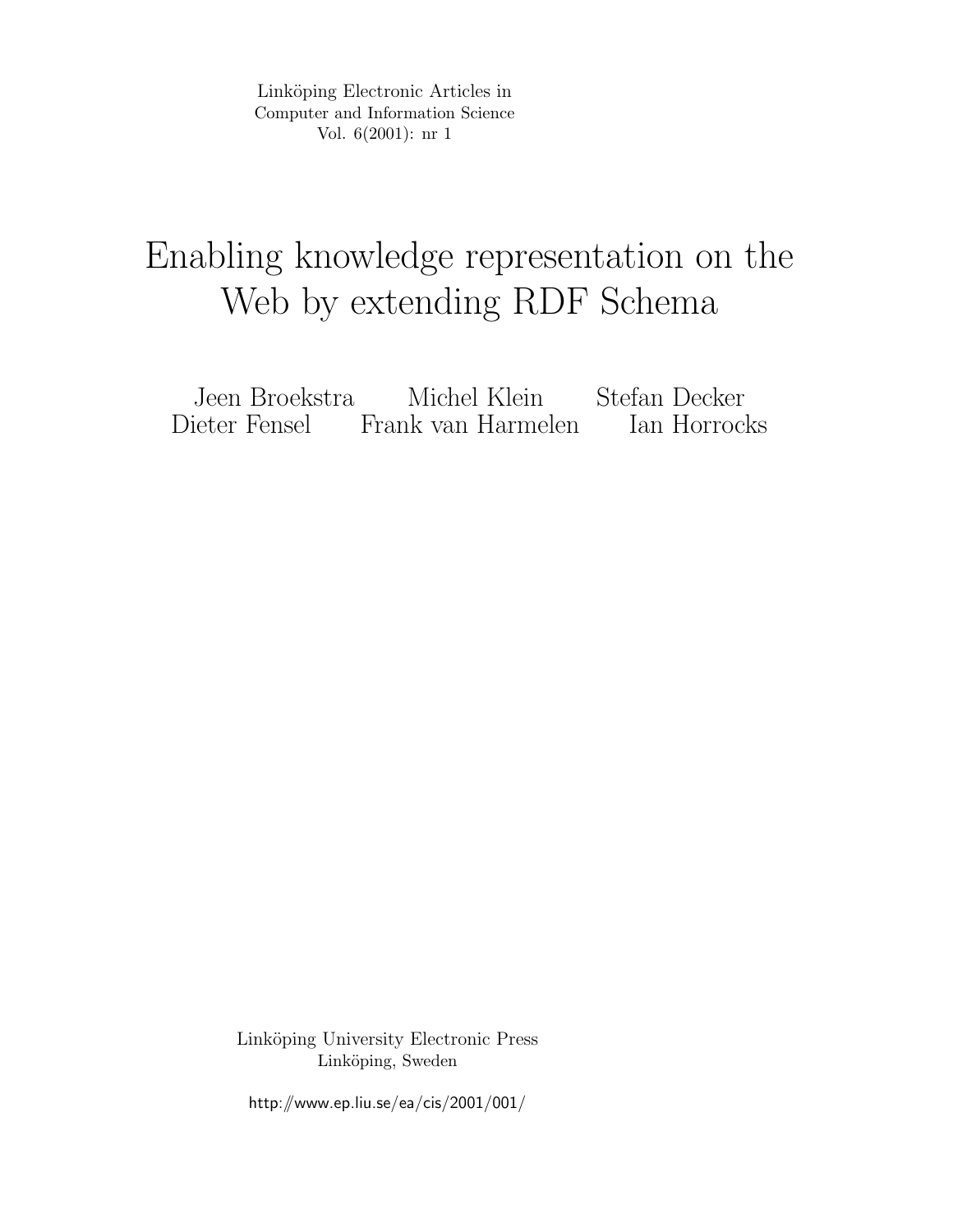Published on February 2, 2001 by Linköping University Electronic Press 581 83 Linköping, Sweden

#### Linköping Electronic Articles in Computer and Information Science ISSN 1401-9841

Series editor: Erik Sandewall

 c 2001 Jeen Broekstra, Michel Klein et al. Typeset by the author using  $BT\cancel{F}X$ Formatted using étendu style

#### Recommended citation:

 $\langle$ Author $\rangle$ .  $\langle$ Title $\rangle$ . Linköping Electronic Articles in Computer and Information Science, Vol. 6(2001): nr 1. http://www.ep.liu.se/ea/cis/2001/001/. February 2, 2001.

This URL will also contain a link to the author's home page.

The publishers will keep this article on-line on the Internet (or its possible replacement network in the future) for a period of 25 years from the date of publication, barring exceptional circumstances as described separately.

The on-line availability of the article implies a permanent permission for anyone to read the article on-line, to print out single copies of it, and to use it unchanged for any non-commercial research and educational purpose, including making copies for classroom use. This permission can not be revoked by subsequent transfers of copyright. All other uses of the article are conditional on the consent of the copyright owner.

The publication of the article on the date stated above included also the production of a limited number of copies on paper, which were archived in Swedish university libraries like all other written works published in Sweden. The publisher has taken technical and administrative measures to assure that the on-line version of the article will be permanently accessible using the URL stated above, unchanged, and permanently equal to the archived printed copies at least until the expiration of the publication period.

For additional information about the Linköping University Electronic Press and its procedures for publication and for assurance of document integrity, please refer to its WWW home page: http://www.ep.liu.se/ or by conventional mail to the address stated above.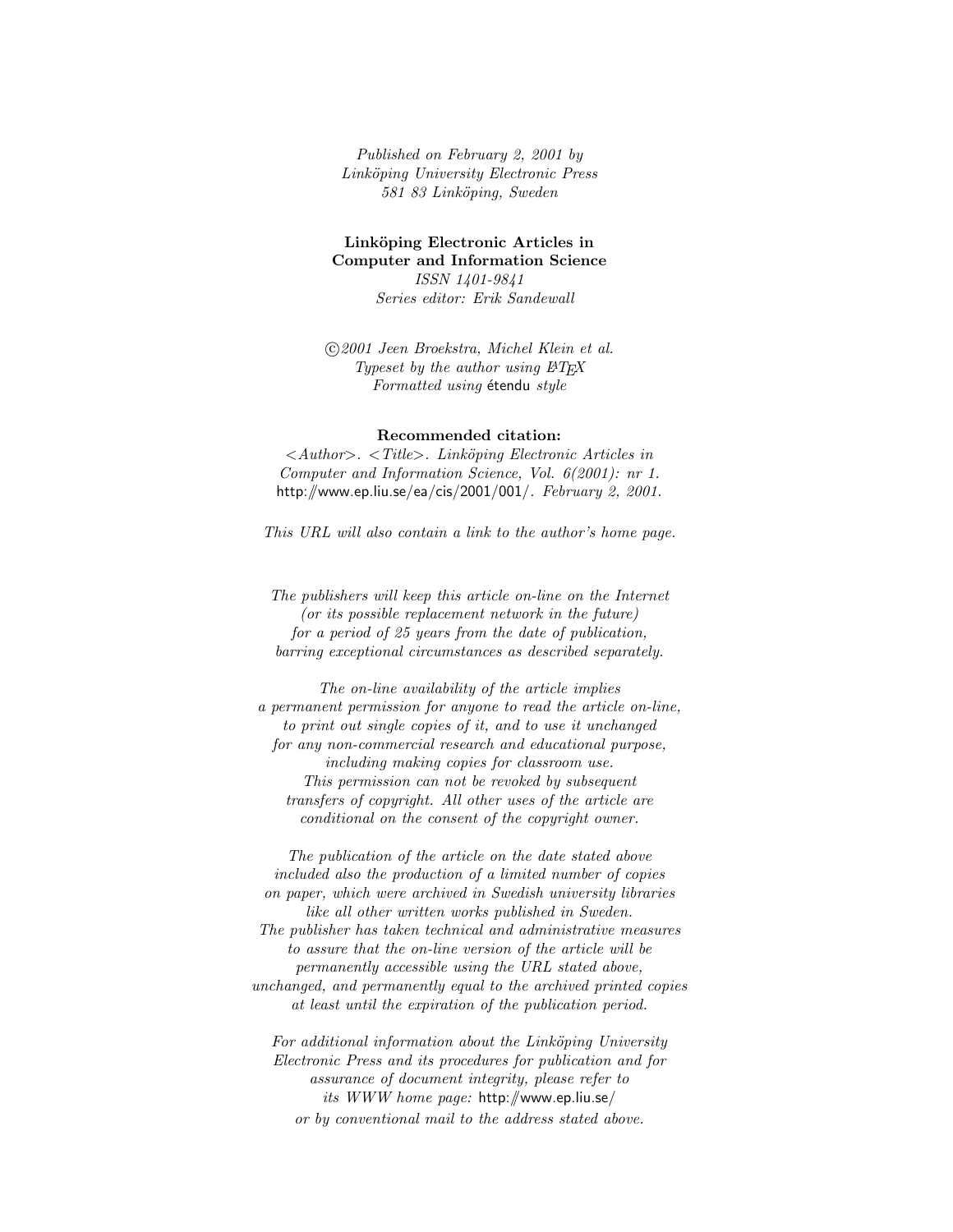#### Abstract

Recently, there has been a wide interest in using ontologies on the Web. As a basis for this, RDF Schema (RDFS) provides means to define vocabulary, structure and constraints for expressing metadata about Web resources. However, formal semantics are not provided, and the expressivity of it is not enough for full-fledged ontological modeling and reasoning. In this paper, we will show how RDFS can be extended in such a way that a full knowledge representation (KR) language can be expressed in it, thus enriching it with the required additional expressivity and the semantics of this language. We do this by describing the ontology language OIL as an extension of RDFS. An important advantage of our approach is a maximal backward compatability with RDFS: any meta-data in OIL format can still be partially interpreted by any RDFS-only-processor. The OIL extension of RDFS has been carefully engineered so that such a partial interpretation of OIL meta-data is still correct under the intended semantics of RDFS: simply ignoring the OIL specific portions of an OIL document yields a correct RDF(S) document whose intended RDFS semantics is precisely a subset of the semantics of the full OIL statements. In this way, our approach ensures maximal sharing of meta-data on the Web: even partial interpretation of meta-data by less semantically aware processors will yield a correct partial interpretation of the metadata. We conclude that our method of extending is equally applicable to other KR formalisms.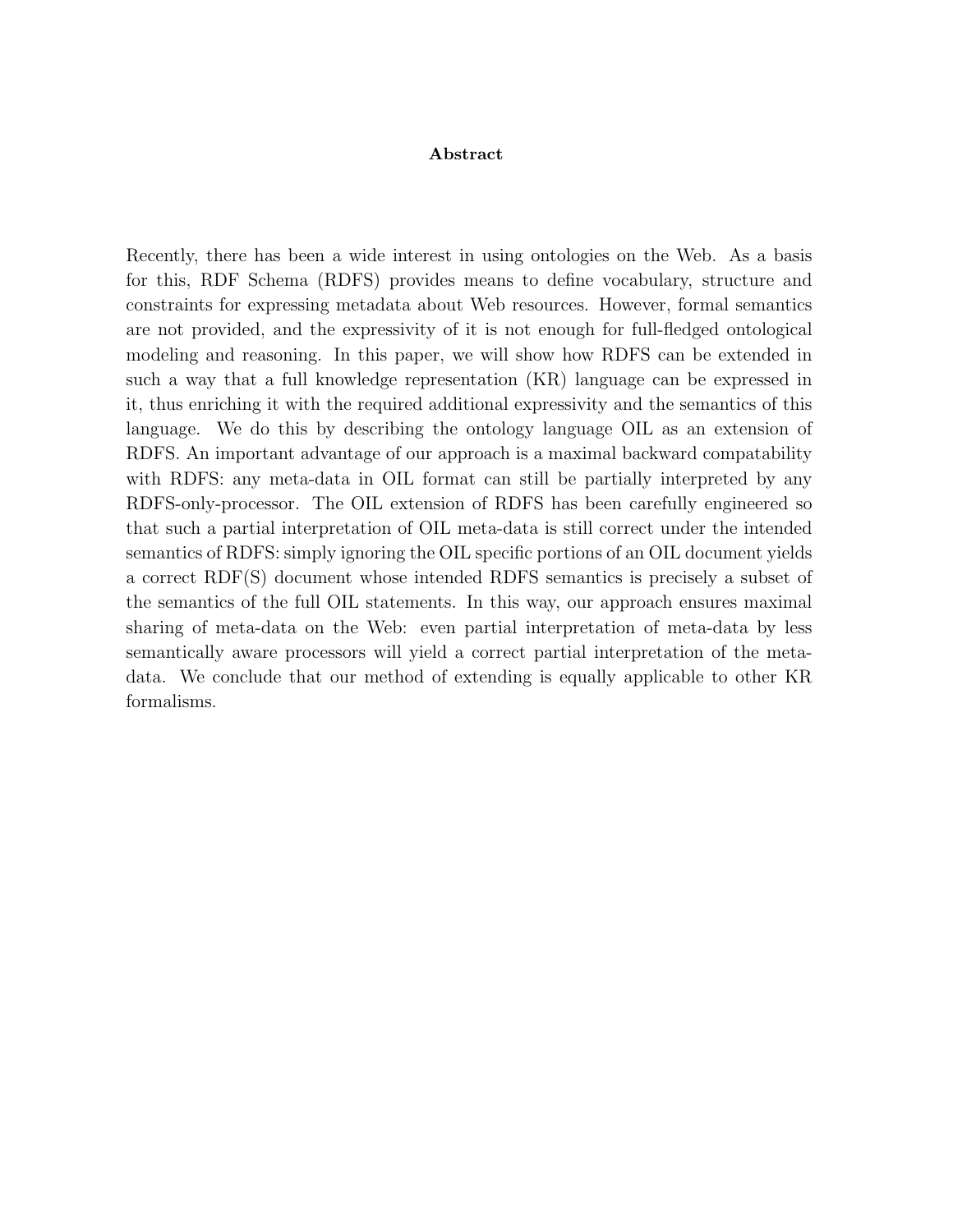# 1 Introduction

Currently, computers are changing from single isolated devices into entry points into a worldwide network of information exchange and business transactions (cf. [\[Fensel, 2000](#page-23-0)]). Support in data, information, and knowledge exchange is becoming the key issue in current computer technology. Ontologies will play a major role in supporting information exchange processes in various areas. Recently, the notion of ontology has become widespread in fields such as intelligent information integration, cooperative information systems, information retrieval, electronic commerce, and knowledge management. The reason ontologies are becoming so popular is in large part due to what they promise: a shared and common understanding of some domain that can be communicated between people and application systems. Because ontologies aim at consensual domain knowledge, their development is often a cooperative process involving different people, possibly at different locations.

Many definitions of ontologies have been given in the last decade, but one that, in our opinion, best characterizes the essence of an ontology is based on the related definitions by[[Gruber, 1993](#page-23-1)]: An ontology is a formal, explicit specification of a shared conceptualisation. A conceptualisation refers to an abstract model of some phenomenon in the world which identifies the relevant concepts of that phenomenon. Explicit means that the type of concepts used and the constraints on their use are explicitly defined. Formal refers to the fact that the ontology should be machine understandable, i.e. the machine should be able to interpret the semantics of the information provided. Shared reflects the notion that an ontology captures consensual knowledge, that is, it is not restricted to some individual, but accepted by a group.

Using ontologies, semantic annotations on Web resources will allow structural and semantic definitions of documents, providing completely new possibilities: intelligent search instead of keyword matching, query answering instead of information retrieval, document exchange between departments via ontology mappings, and definition of views on documents.

RDF Schema [\[Brickley and Guha, 2000](#page-23-2)] provides means to define vocabulary, structure and constraints for expressing metadata about Web resources. However, formal semantics for the primitives defined in RDF Schema are not provided, and the expressivity of these primitives is not enough for full-fledged ontological modeling and reasoning. To perform these tasks, an additional layer on top of RDF Schema is needed. Tim Berners-Lee calls this layered architecture the Semantic Web [[Berners-Lee, 1998](#page-23-3)].

At the lowest level of the Semantic Web a generic mechanism for expressing machine readable semantics of data is required. The Resource Description Framework (RDF) [\[Lassila and Swick, 1999](#page-23-4)] is this foundation for processing metadata, providing a simple data model and a standardized syntax for metadata. Basically, it provides the language for writing down factual statements. The next layer is the schema layer (provided by the RDF Schema specification [\[Brickley and Guha, 2000](#page-23-2)]). We will show how a formal knowledge representation language can be used as the third, logical, layer. We will illustrate this by defining the ontology language OIL [\[Fensel et al., 2000a,](#page-23-5) [Horrocks et al., 2000\]](#page-23-6) as an extension of RDF Schema.

OIL (Ontology Inference Layer), a major spin-off from the IST project On-To-Knowledge<sup>[1](#page-3-0)</sup> [[Fensel et al., 2000b\]](#page-23-7), is a Web-based representation and inference layer for ontologies, which unifies three important aspects provided by different communities: formal semantics and efficient reasoning support as provided by Description Logics, epistemological rich modeling primitives as provided by the Frame community, and a standard proposal for syntactical exchange notations as provided by the Web community.

The content of the paper is organized as follows. In section [2](#page-4-0) we provide a short introduction to RDF and RDF Schema. Section [3](#page-6-0) provides a very brief introduction into OIL. Section [4](#page-8-0) illustrates in detail how RDF Schema can be extended, using OIL as an example knowledge representation language. The result is an RDF Schema definition of OIL primitives, which allows one to express any

<span id="page-3-0"></span> $1$ On-To-Knowledge: Content-driven Knowledge-Management Tools through Evolving Ontologies (IST-1999-10132). Project partners are the Vrije Universiteit Amsterdam (VU); the Institute AIFB, University of Karlsruhe, Germany; AIdministrator, the Netherlands; British Telecom Laboratories, UK; Swiss Life, Switzerland; CognIT, Norway; and Enersearch, Sweden. <http://www.ontoknowledge.org/>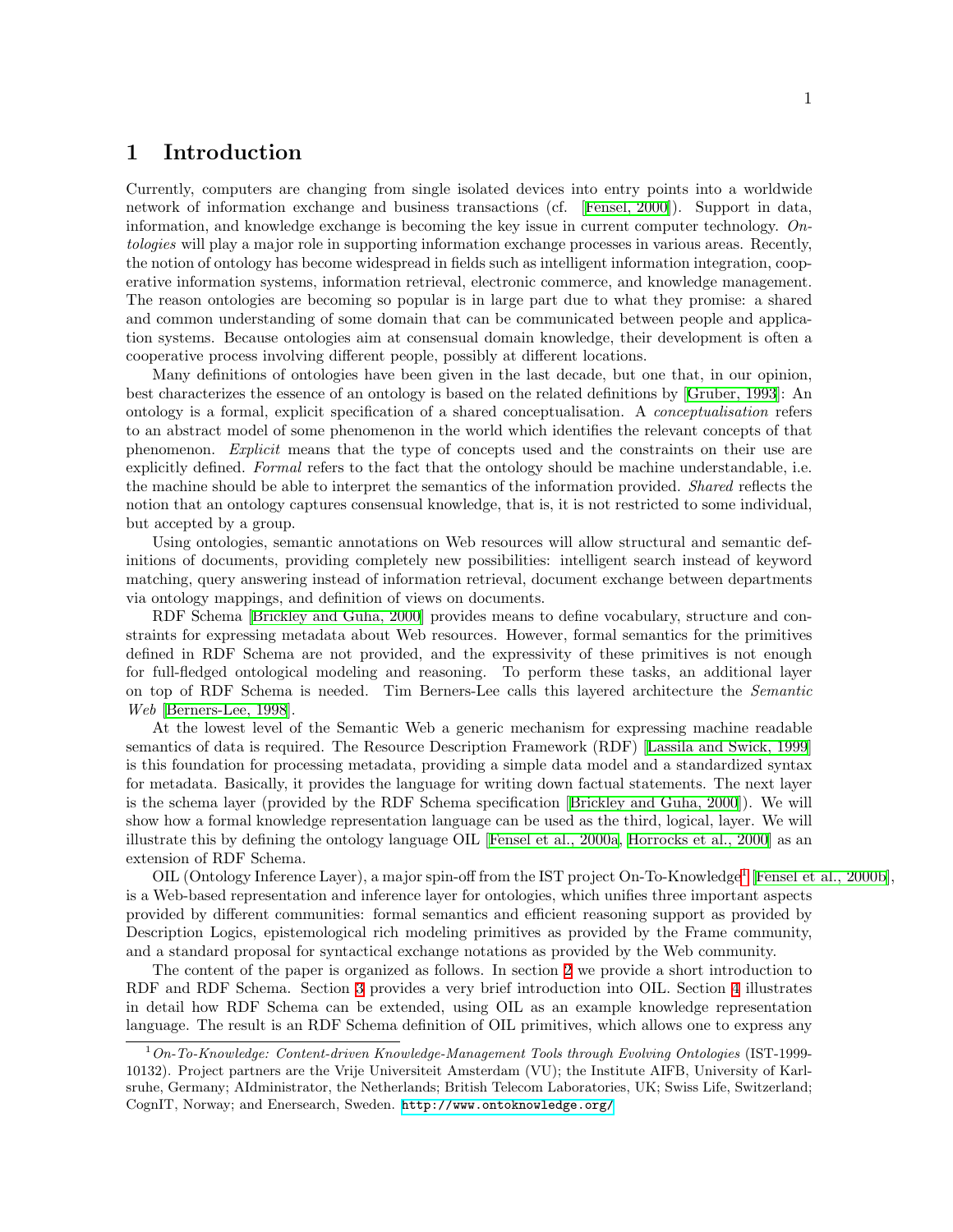OIL ontology in RDF syntax. This enables the added benefits of OIL, such as reasoning support and formal semantics, to be used on the Web, while retaining maximal backward compatability with 'pure' RDF. Finally, we provide some conclusions and recommendations in section [6](#page-21-0).

# <span id="page-4-0"></span>2 RDF and RDF Schema

In this section we will discuss the main features of RDF and RDF Schema (or RDFS for short) and we will critically review some of their design decisions.

#### 2.1 Introduction to RDF

A prerequisite for the Semantic Web is machine-processable semantics of the information. The Resource Description Framework (RDF) [\[Lassila and Swick, 1999\]](#page-23-4) is a foundation for processing metadata; it provides interoperability between applications that exchange machine-understandable information on the Web. Basically, RDF defines a data model for describing machine processable semantics of data. The basic data model consists of three object types:

- Resources: A resource may be an entire Web page; a part of a Web page; a whole collection of pages; or an object that is not directly accessible via the Web; e.g. a printed book. Resources are always named by URIs.
- Properties: A property is a specific aspect, characteristic, attribute, or relation used to describe a resource.
- Statements: A specific resource together with a named property plus the value of that property for that resource is an RDF statement.

These three individual parts of a statement are called, respectively, the subject, the predicate, and the object. In a nutshell, RDF defines object-property-value-triples as basic modeling primitives and introduces a standard syntax for them. An RDF document will define properties in terms of the resources to which they apply. For example:

```
<rdf:RDF>
  <rdf:Description about="http://www.w3.org">
     <Publisher>World Wide Web Consortium</Publisher>
 </rdf:Description>
\langlerdf:RDF>
```
states that http://www.w3.org (the subject) has as publisher (the predicate) the W3C (the object). Since both the subject and the object of a statement can be resources, these statements can be linked in a chain:

```
<rdf:RDF>
 <rdf:Description about="http://www.w3.org/Home/Lassila">
   <Creator rdf:resource="http://www.w3.org/staffId/85740"/>
 </rdf:Description>
 <rdf:Description about="http://www.w3.org/staffId/85740">
   <Email>lassila@w3.org</v:Email>
 </rdf:Description>
</rdf:RDF>
```
States that http://www.w3.org/Home/Lassila (the subject) is created by staff member no. 85740 (the object). In the next statement, this same resource (staff member 85740) plays the role of subject to state that his email address is lassila@w3.org. Finally, RDF statements are also resources, so that statements can be applied recursively to statements, allowing their nesting.

All this leads to the underlying datamodel being a labelled hyper-graph, with each statement being a predicate-labelled link between object and subject. The graph is a hyper-graph since each node can itself again contain an entire graph.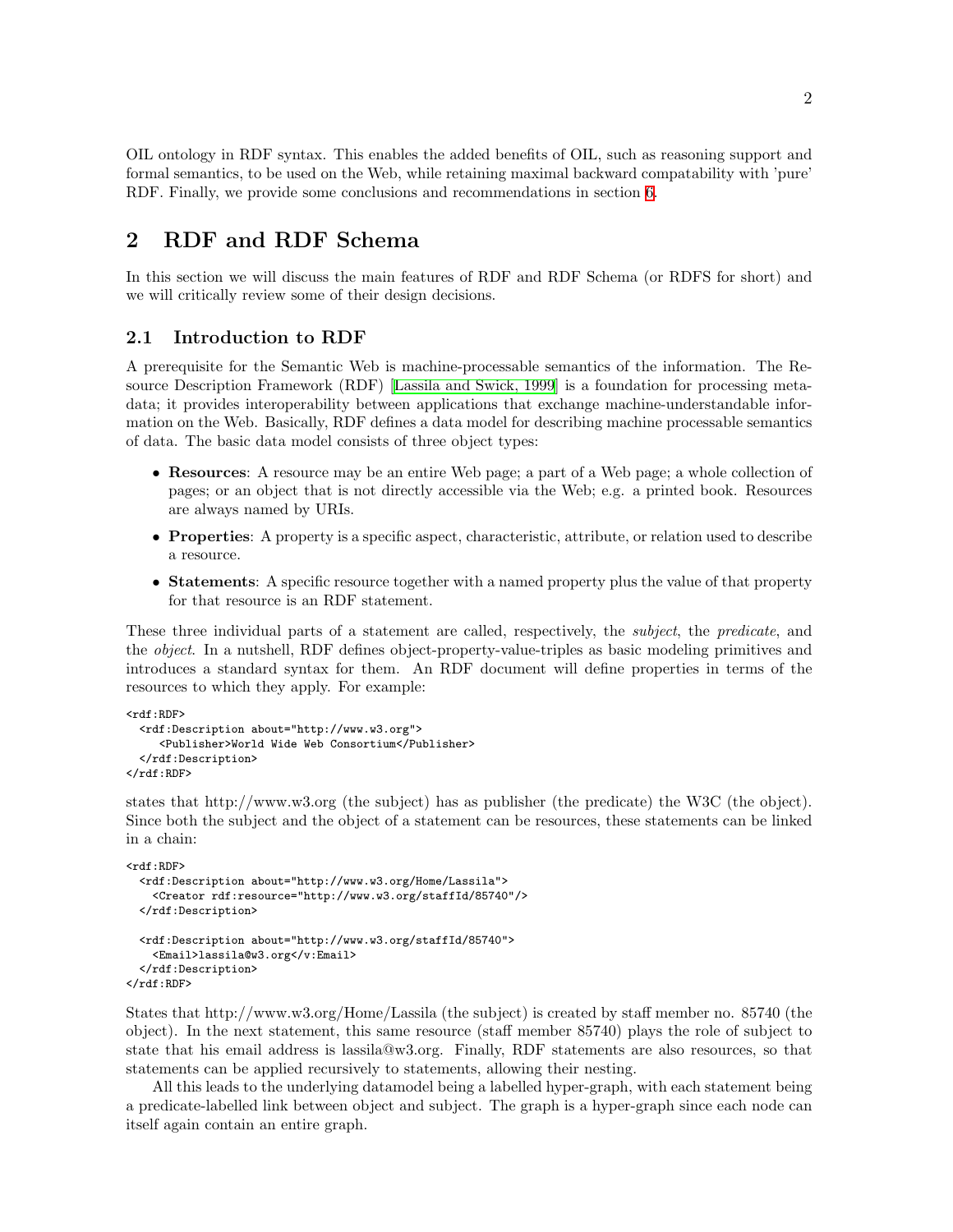#### 2.2 Introduction to RDF Schema

The modeling primitives offered by RDF are very basic<sup>[2](#page-5-0)</sup>. Therefore, the RDF Schema specification [\[Brickley and Guha, 2000\]](#page-23-2) defines further modeling primitives in RDF. That is, RDF Schema extends (or: enriches) RDF by giving an externally specified semantics to specific resources. e.g., to rdfs:subclassOf, to rdfs:Class etc. It is only because of this external semantics that RDF Schema is useful. Moreover, this semantics cannot be captured in RDF - if it could then there would be no need for RDFS. OIL stands in a similar relationship to RDFS - by defining a semantics for specific resources we further extend (or: enrich) RDF Schema. This allows OIL to capture meaning that cannot be captured in RDFS, and this is where the added value is. Furthermore, we will be careful to create this extension to RDF Schema in such a way that a partial interpretation without the additional OIL semantics will still yield a valid RDF Schema interpretation.

Despite the similarity in their names, RDF Schema fulfills a different role than XML Schema does. XML Schema, and also DTDs, prescribes the order and combination of tags in an XML document. In contrast, RDF Schema only provides information about the interpretation of the statements given in an RDF data model, but it does not constrain the syntactical appearance of an RDF description. Therefore, the definition of OIL in RDFS that will be presented in this document will not provide constraints on the structure of an actual OIL ontology.

In this section we will briefly discuss the overall structure of RDFS and its main modeling primitives.

#### <span id="page-5-2"></span>2.2.1 The data model of RDF Schema

Figure [1](#page-5-1) pictures the subclass-of hierarchy of RDFS and figure [2](#page-6-1) pictures the instance-of relationships of RDFS primitives according to[[Brickley and Guha, 2000\]](#page-23-2). The 'rdf' prefix refers to the RDF name space (i.e., primitives with this prefix are already defined in RDF) and 'rdfs' refers to new primitives defined by RDFS. Note that RDFS uses a non-standard object-meta model: the properties rdfs:subClassOf, rdf:type, rdfs:domain and rdfs:range are used both as primitive constructs in the definition of the RDF schema specification and as specific instances of RDF properties. This dual role makes it possible to view e.g. rdfs:subClassOf as an RDF property just like other predefined or newly introduced RDF properties, but introduces a self referentiality into the RDF schema definition, which makes it rather unique when compared to conventional model and meta modeling approaches, and makes the RDF schema specification very difficult to read and to formalize, cf.[[Nejdl et al., 2000](#page-24-0)].

#### 2.2.2 The modeling primitives of RDF Schema

In this section, we will discuss the main classes, properties, and constraints in RDFS.



<span id="page-5-1"></span>Figure 1: The subclass-of hierarchy of modeling primitives in RDFS.

<span id="page-5-0"></span><sup>&</sup>lt;sup>2</sup>Actually they correspond to binary predicates of ground terms, where, however, the predicates may be used as terms, as well.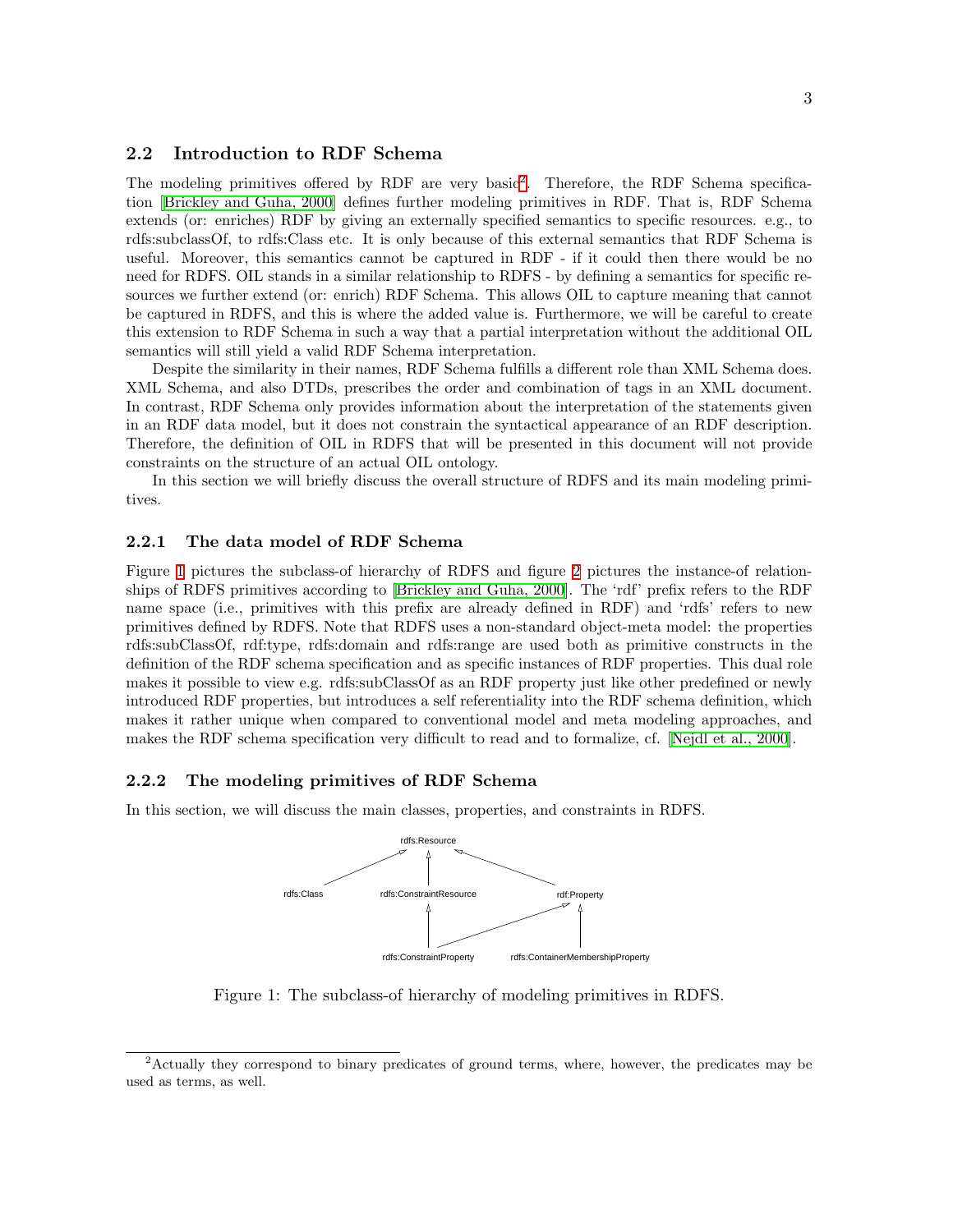

<span id="page-6-1"></span>Figure 2: The instance-of relationships of modeling primitives in RDFS.

- Core classes are rdfs: Resource, rdf: Property<sup>[3](#page-6-2)</sup>, and rdfs: Class. Everything that is described by RDF expressions is viewed to be an instance of the class rdfs:Resource. The class rdf:Property is the class of all properties used to characterize instances of rdfs:Resource, i.e., each slot / relation is an instance of rdf:Property. Finally, rdfs:Class is used to define concepts in RDFS, i.e., each concept must be an instance of rdfs:Class.
- Core properties are rdf:type, rdfs:subClassOf, and rdfs:subPropertyOf. The rdf:type relation models instance-of relationships between resources and classes. A resource may be an instance of more than one class. The rdfs:subClassOf<sup>[4](#page-6-3)</sup> relation models the subsumption hierarchy between classes and is supposed to be transitive. Again, a class may be subclass of several other classes, however, a class can neither be a subclass of its own nor a subclass of its own subclasses, i.e., the inheritance graph is cycle-free. The rdfs:subPropertyOf relation models the subsumption hierarchy between properties. If some property  $P_2$  is a rdfs:subPropertyOf another property  $P_1$ , and if a resource R has a  $P_2$  property with a value V, this implies that the resource R also has a  $P_1$  property with value V. Again, the inheritance graph is supposed to be cycle-free.
- Core constraints are rdfs:ConstraintResource, rdfs:ConstraintProperty, rdfs:range, and rdfs:domain. rdfs:ConstraintResource defines the class of all constraints. rdfs:ConstraintProperty is a subset of rdfs:ConstraintResource and rdf:Property covering all properties that are used to define constraints. At the moment, it has two instances: rdfs:range and rdfs:domain that are used to restrict range and domain of properties. It is not permitted to express two or more range constraints on a property. For domains this is not enforced and is interpreted as the union of the domains.

# <span id="page-6-0"></span>3 OIL

In this section we will give a very brief description of the OIL language; more details can be found in [[Horrocks et al., 2000](#page-23-6)]. A small example ontology in OIL is provided below.

| ontology-container                       | format "pdf"                                       |
|------------------------------------------|----------------------------------------------------|
| title "African Animals"                  | identifier                                         |
| creator "Ian Horrocks"                   | "http://www.ontoknowledge.org/oil/oil-rdfs.pdf"    |
| subject "animal, food, vegetarians"      | source thttp://www.africa.com/nature/animals.html" |
| description "A didactic example ontology | language "en-uk"                                   |
| describing African animals and plants"   | ontology-definitions                               |
| description.release "2.0"                | slot-def eats                                      |
| publisher "I. Horrocks"                  | inverse is-eaten-by                                |
| type "ontology"                          | slot-def has-part                                  |
|                                          |                                                    |

<span id="page-6-2"></span><sup>&</sup>lt;sup>3</sup>Note, that in this sense a property is an instance of a class.

<span id="page-6-3"></span><sup>4</sup> It is not really clear from the RDFS specification whether rdfs:subClassOf can be applied to rdf:Property. This seems possible because the latter is also an instance of rdfs:Class.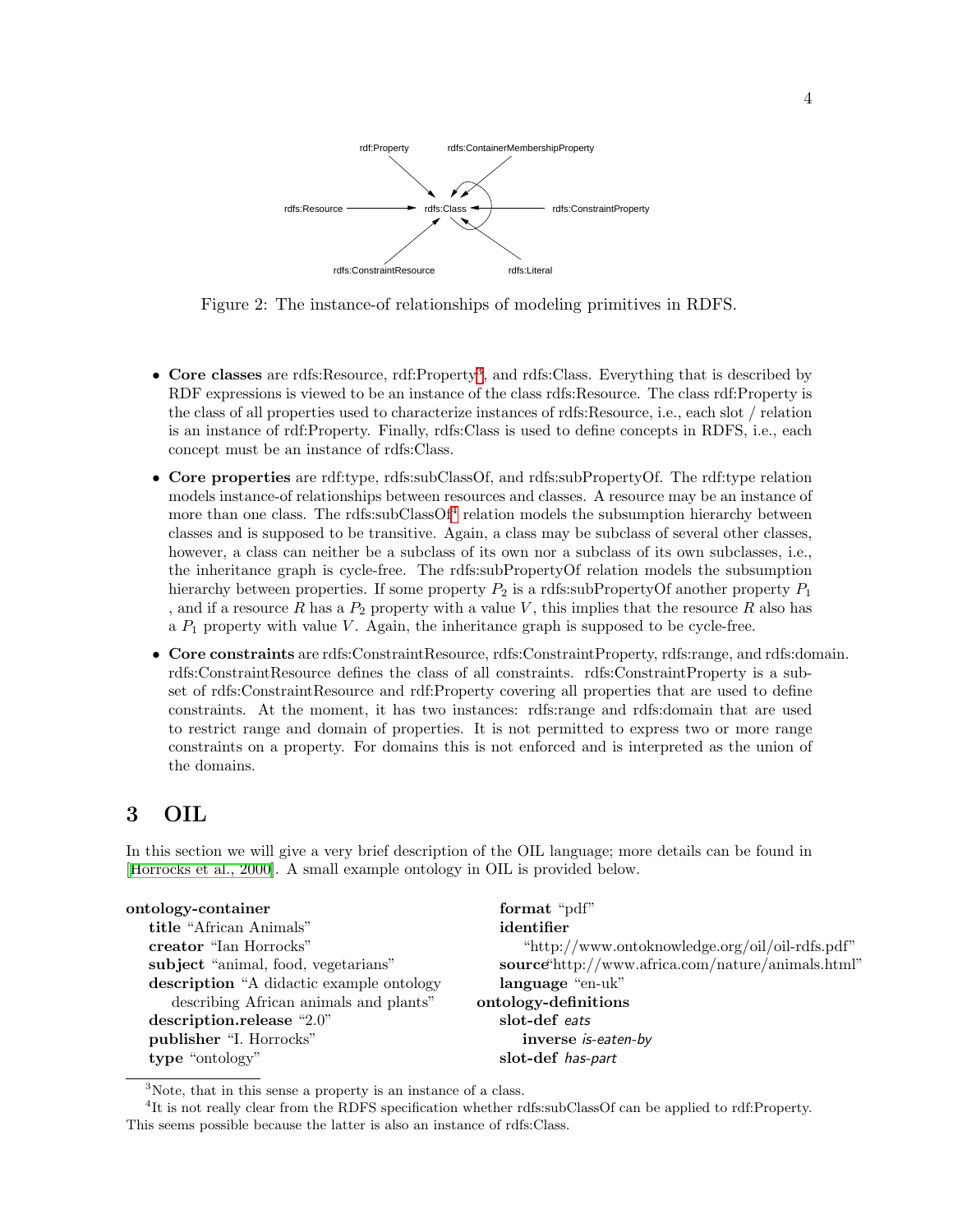| inverse is-part-of          | slot-constraint eats                                          |
|-----------------------------|---------------------------------------------------------------|
| properties transitive       | value-type (plant or                                          |
| slot-def weight             | $(slot-constraint \; is-part-of \; has-value \; plant)$       |
| range $(min 0)$             | disjoint carnivore herbivore                                  |
| properties functional       | class-def mammal                                              |
| slot-def colour             | subclass-of animal                                            |
| range string                | class-def elephant                                            |
| properties functional       | subclass-of herbivore mammmal                                 |
| class-def animal            | slot-constraint eats                                          |
| class-def plant             | value-type plant                                              |
| disjoint animal plant       | slot-constraint colour                                        |
| class-def tree              | has-filler "grey"                                             |
| subclass-of plant           | class-def defined african-elephant                            |
| class-def branch            | subclass-of elephant                                          |
| slot-constraint is-part-of  | slot-constraint comes-from                                    |
| has-value tree              | has-filler Africa                                             |
| class-def leaf              | class-def defined indian-elephant                             |
| slot-constraint is-part-of  | subclass-of elephant                                          |
| has-value branch            | slot-constraint <i>comes-from</i>                             |
| class-def defined carnivore | has-filler India                                              |
| subclass-of animal          | disjoint-covered elephant by african-elephant indian-elephant |
| slot-constraint eats        | $-$ instance information $-$                                  |
| value-type animal           | instance-of Africa continent                                  |
| class-def defined herbivore | instance-of Asia continent                                    |
| subclass-of animal          | related is-part-of India Asia                                 |
|                             |                                                               |

This language has been designed so that:

- 1. it provides most of the modeling primitives commonly used in frame-based and Description Logic (DL) oriented Ontologies;
- 2. it has a simple, clean and well defined first-order semantics;
- 3. automated reasoning support, (e.g., class consistency and subsumption checking) can be provided. The FaCT system [\[Bechhofer et al., 1999\]](#page-23-8), a DL reasoner developed at the University of Manchester, can be (and has been) used to this end [\[Stuckenschmidt, 2000\]](#page-24-1).

It is envisaged that this core language will be extended in the future with sets of additional primitives, with the proviso that full reasoning support may not be available for ontologies using such primitives.

An ontology in OIL is represented via an *ontology container* and an *ontology definition* part. For the container, we adopt the components defined by Dublin Core Metadata Element Set, Version 1.1<sup>[5](#page-7-0)</sup>.

The ontology-definition part consist of an optional import statement, an optional rule-base and class, slot and axiom definitions.

A class definition (class-def) associates a class name with a class description. This class description in turn consists of the type of the definition (either primitive, which means that the stated conditions for class membership are necessary but not sufficient, or defined, which means that these conditions are both necessary and sufficient), a subclass-of statement and zero or more slot-constraints.

The value of a subclass-of statement is a (list of) class-expression(s). This can be either a class name, a slot-constraint, or a boolean combination of class expressions using the operators and, or and not, with the standard DL semantics.

In some situations it is possible to use a *concrete-type-expression* instead of a class expression. A concrete-type-expression defines a range over some data type. Two data types that are currently supported in OIL are integer and string. Ranges can be defined using the expressions  $(\min X)$ ,

<span id="page-7-0"></span><sup>5</sup>See <http://purl.org/DC/>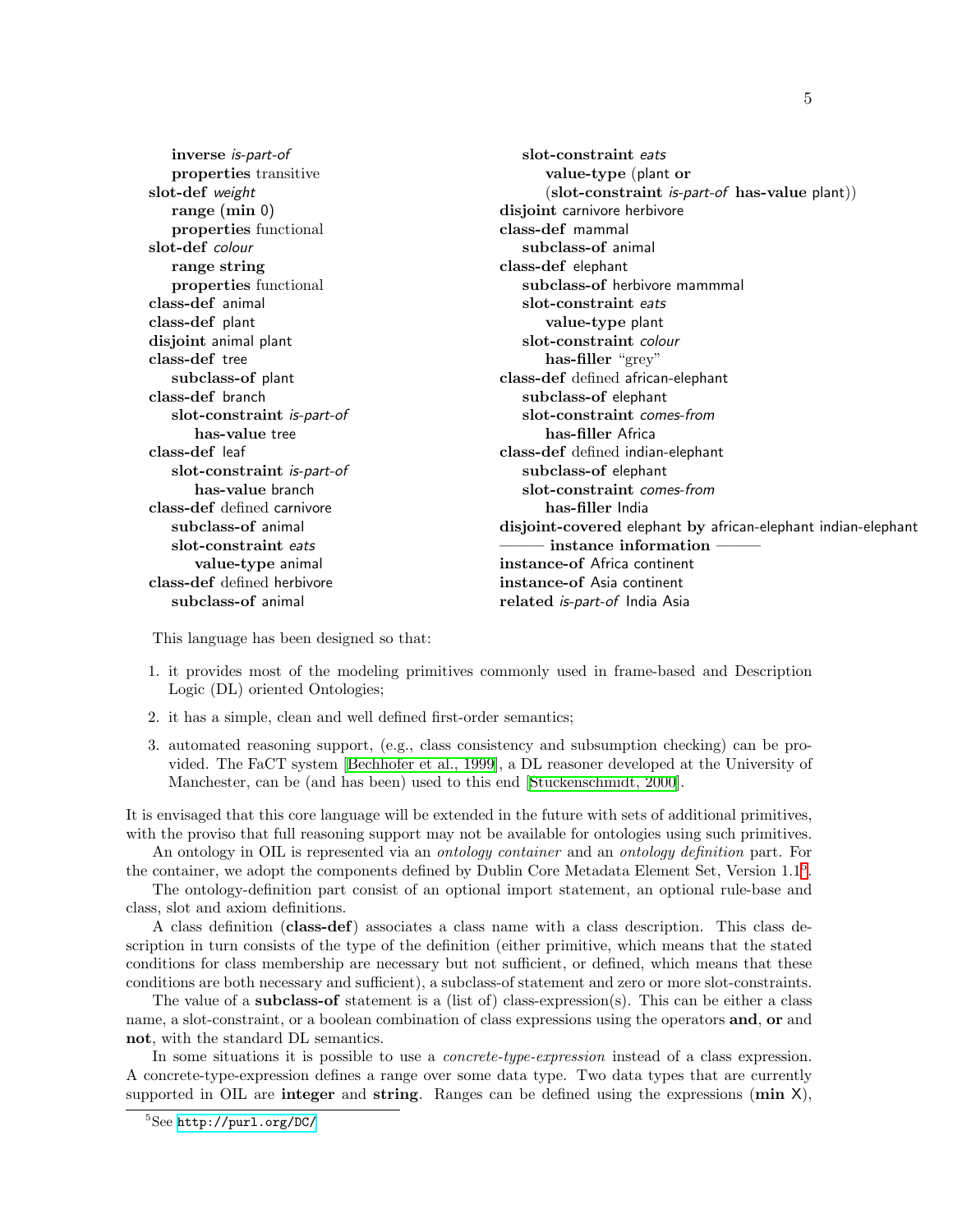(max  $X$ ), (greater-than  $X$ ), (less-than  $X$ ), (equal  $X$ ) and (range  $X$   $Y$ ). For example, (min 21) defines the data type consisting of all the integers greater than or equal to 21. As another example, (equal "xyz") defines the data-type consisting of the string "xyz".

A slot-constraint (or property restriction) is a list of one or more constraints (restrictions) applied to a slot (property). Typical constraints are:

- has-value (class-expr) Every instance of the class defined by the slot constraint must be related, via the slot relation, to an instance of each class expression in the list.
- value-type (class-expr) If an instance of the class defined by the slot-constraint is related via the slot relation to some individual x, then x must be an instance of each class-expression in the list.
- max-cardinality n (class-expr) An instance of the class defined by the slot-constraint can be related to at most n distinct instances of the class-expression via the slot relation (also min-cardinality and, as a shortcut for both min and max, cardinality).

A slot definition (slot-def) associates a slot name with a slot definition. A slot definition specifies global constraints that apply to the slot relation. A slot-def can consist of a subslot-of statement, domain and range restrictions, and additional qualities of the slot, such as inverse slot, transitive, and symmetric.

An axiom asserts some additional facts about the classes in the ontology, for example that the classes carnivore and herbivore are disjoint (that is, have no instances in common). Valid axioms are:

- disjoint (class-expr)  $+$  All of the class expressions in the list are pairwise disjoint.
- covered (class-expr) by (class-expr)+ Every instance of the first class expression is also an instance of at least one of the class expressions in the list.
- disjoint-covered (class-expr) by (class-expr) + Every instance of the first class expression is also an instance of exactly one of the class expressions in the list.
- equivalent (class-expr)+ All of the class expressions in the list are equivalent (i.e. they have the same instances).

The syntax of OIL is oriented towards XML and RDF.[[Horrocks et al., 2000\]](#page-23-6) defines a DTD and a XML schema definition for OIL. [\[Klein et al., 2000](#page-23-9)] derives an XML Schema for writing down instances of an OIL ontology. In this paper, we will derive the RDFS syntax of OIL.

## <span id="page-8-0"></span>4 OIL as an extension of RDF Schema

RDF provides basic modeling primitives: ordered triples of objects and links. RDFS enriches this basic model by providing a vocabulary for RDF, which is assumed to have a certain semantics. In this section we will provide a careful analysis of the relation between RDFS and OIL by defining OIL in RDFS, using existing vocabulary where possible and extending RDFS with OIL primitives where necessary. The complete schema can also be found at  $http://www.ontoknowledge.org/oil/$ [rdf-schema/](http://www.ontoknowledge.org/oil/rdf-schema/). The RDFS serialization of the example from the previous section is available at [http:](http://www.ontoknowledge.org/oil/a-animals.rdfs) [//www.ontoknowledge.org/oil/a-animals.rdfs](http://www.ontoknowledge.org/oil/a-animals.rdfs).

#### 4.1 The ontology container and import mechanism

The outer box of the OIL specification in RDFS is defined by the XML prologue and the namespace definitions xmlns:rdf and xmlns:rdfs, which refer to RDF and RDFS, respectively. Namespace definitions make externally defined RDF constructs available for local use. Therefore, the OIL specification uses RDF and RDFS, and an actual ontology in OIL has namespace definitions which make both the RDF and RDFS definitions as well as the OIL specification itself available.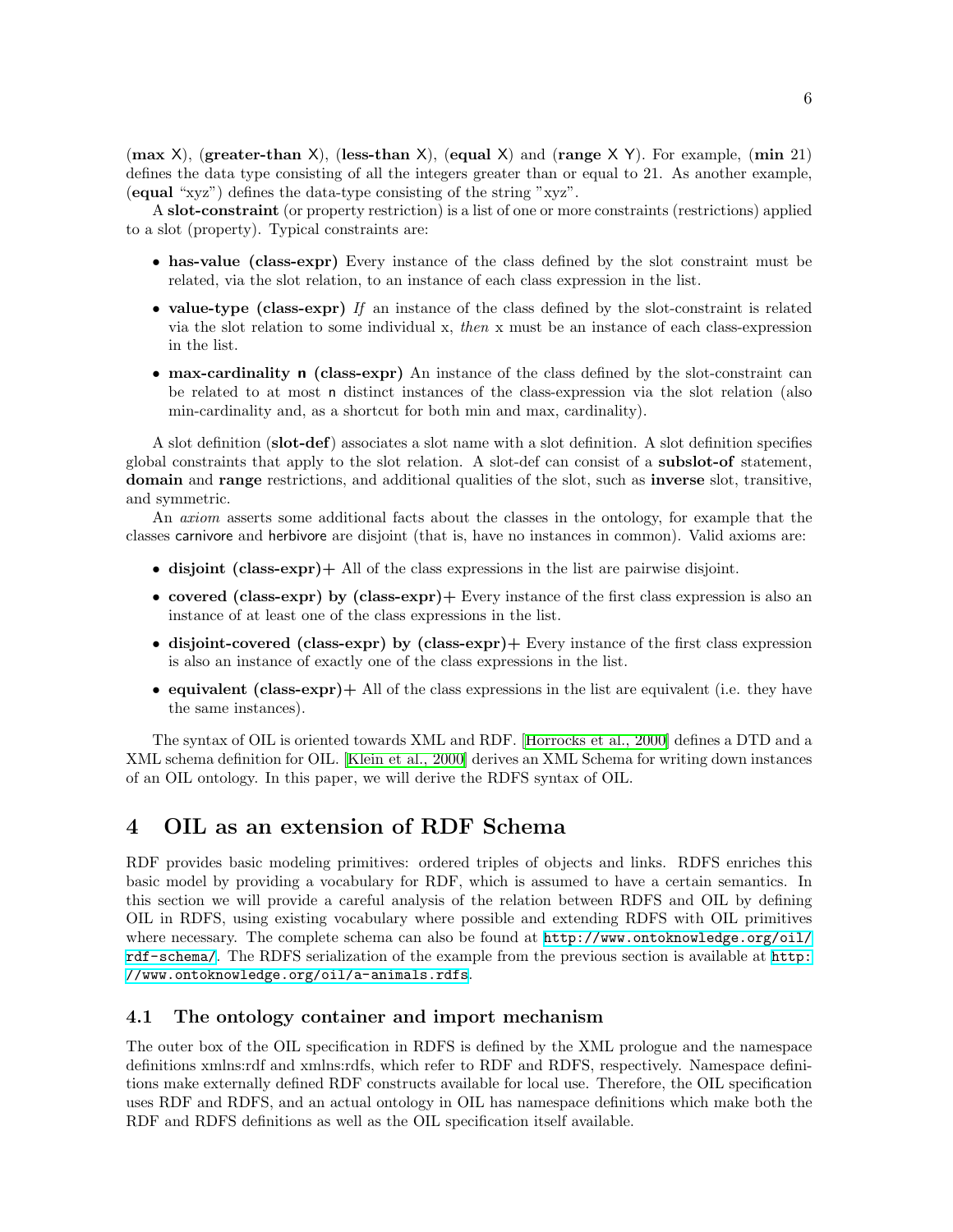```
<?xml version='1.0' encoding='ISO-8859-1'?>
<rdf:RDF xmlns:rdf="http://www.w3.org/1999/02/22-rdf-syntax-ns#"
         xmlns:rdfs="http://www.w3.org/TR/1999/PR-rdf-schema-19990303#"
         xmlns:oil="http://www.ontoknowledge.org/oil/rdfschema"
        xmlns:dc="http://purl.org/dc/elements/1.1/"
         xmlns:dcq="http://purl.org/dc/qualifiers/1.1/"
    <!-- The ontology defined in OIL with RDFS syntax-->
\langlerdf:RDF>
```
It is important to notice that namespace definitions are not import statements, and are therefore not transitive. An actual ontology also has to define the namespaces for RDF and RDFS via xmlns:rdf and xmlns:rdfs, otherwise, all elements of OIL that directly correspond to RDF and RDFS elements would not be available.

The ontology-container of OIL provides metadata describing an OIL ontology. Because the structure and RDF-format of the Dublin Core element set is used, it is enough to import the namespace of the Dublin Core element set. Note that the fact that an OIL ontology should provide a container definition is an informal guideline in its RDFS syntax, because it is not possible to enforce this in the schema definition.

Apart from the container, an OIL ontology consists of a set of definitions. The import definition is a simple list of references to other OIL modules that are to be included in this ontology. We make use of the XML namespace mechanism to incorporate this mechanism in our RDFS specification. Notice again that, in contrast to the import statement in OIL, inclusion via the namespace definition is not transitive.

#### <span id="page-9-0"></span>4.2 Class and attribute definitions

In OIL, a class definition links a class with a name, a documentation, a type, its superclasses, and the attributes defined for it. In RDFS, classes are simply declared by giving them a name (with the ID attribute). We will show how OIL class definitions can be written down in RDF, while trying to make use of existing RDFS constructs as much as possible, but where necessary extending RDFS with additional constructs (see table [1](#page-14-0) and figure [3\)](#page-10-0).We conform to the informal RDF guideline to start property names with a lower-case letter, and class names with a capital.

To illustrate the use of these extensions, we will walk through them by means of some example OIL class definitions that need to be represented in RDFS syntax:

```
class-def defined herbivore
   subclass-of animal
      slot-constraint eats
         value-type ( plant or
         (slot-constraint is-part-of has-value plant))
class-def elephant
   subclass-of herbivore mammal
   slot-constraint eats
      value-type plant
   slot-constraint colour
      has-filler "grey"
```
The first defines a class "herbivore", a subclass of animal, whose instances eat plants or parts of plants. The second defines a class "elephant", which is a subclass of both herbivore and mammal.

#### 4.2.1 Defined classes and Primitive classes

We start by translating the first class definition. The header can be done in a straightforward manner, using the rdfs:Class construct and the rdf:ID property to assign a name: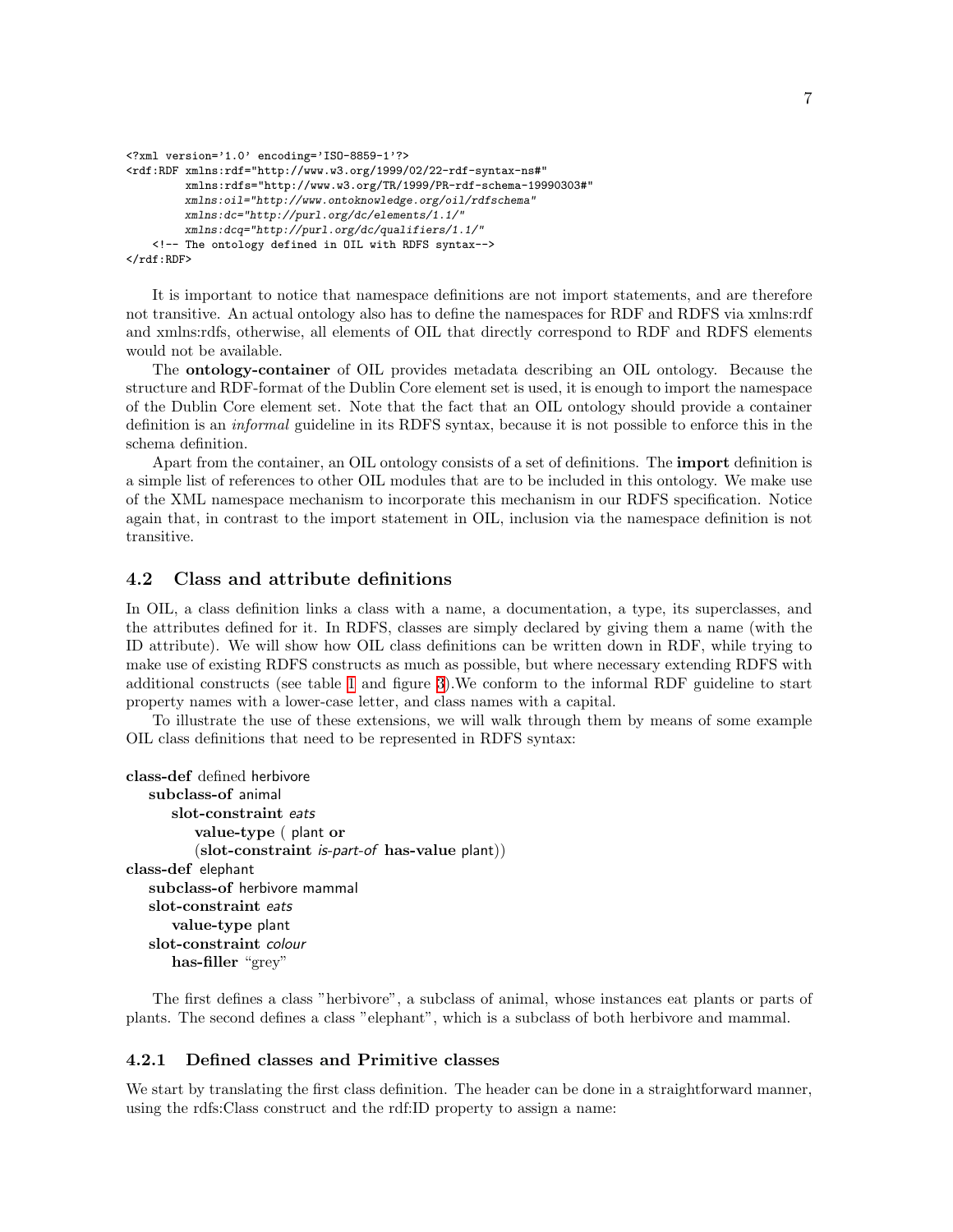

<span id="page-10-0"></span>Figure 3: The OIL extensions to RDFS in the subsumption hierarchy.

#### <rdfs:Class rdf:ID="herbivore"> </rdfs:Class>

From this definition it is not yet clear that this class is a defined class. We chose to introduce two extra classes in the OIL namespace, named PrimitiveClass and DefinedClass. In a particular class definition, we can use one of these two ways to express that a class is a defined class:

```
<rdfs:Class rdf:ID="carnivore">
  <rdf:type rdf:resource="http://www.ontoknowledge.org/oil/rdf-schema/#DefinedClass"/>
</rdfs:Class>
```
or:

```
<oil:DefinedClass rdf:ID="carnivore"> </oil:DefinedClass>
```
We will use the first method of serialization throughout this article, but it is important to realize that both model exactly the same.

This way of making an actual class an instance of either DefinedClass or PrimitiveClass introduces a nice object-meta distinction between the OIL RDFS schema and the actual ontology: using rdf:type you can consider the class "herbivore" to be an instance of DefinedClass. In OIL in general, if it is not explicitly stated that a class is defined, the class is assumed to be primitive.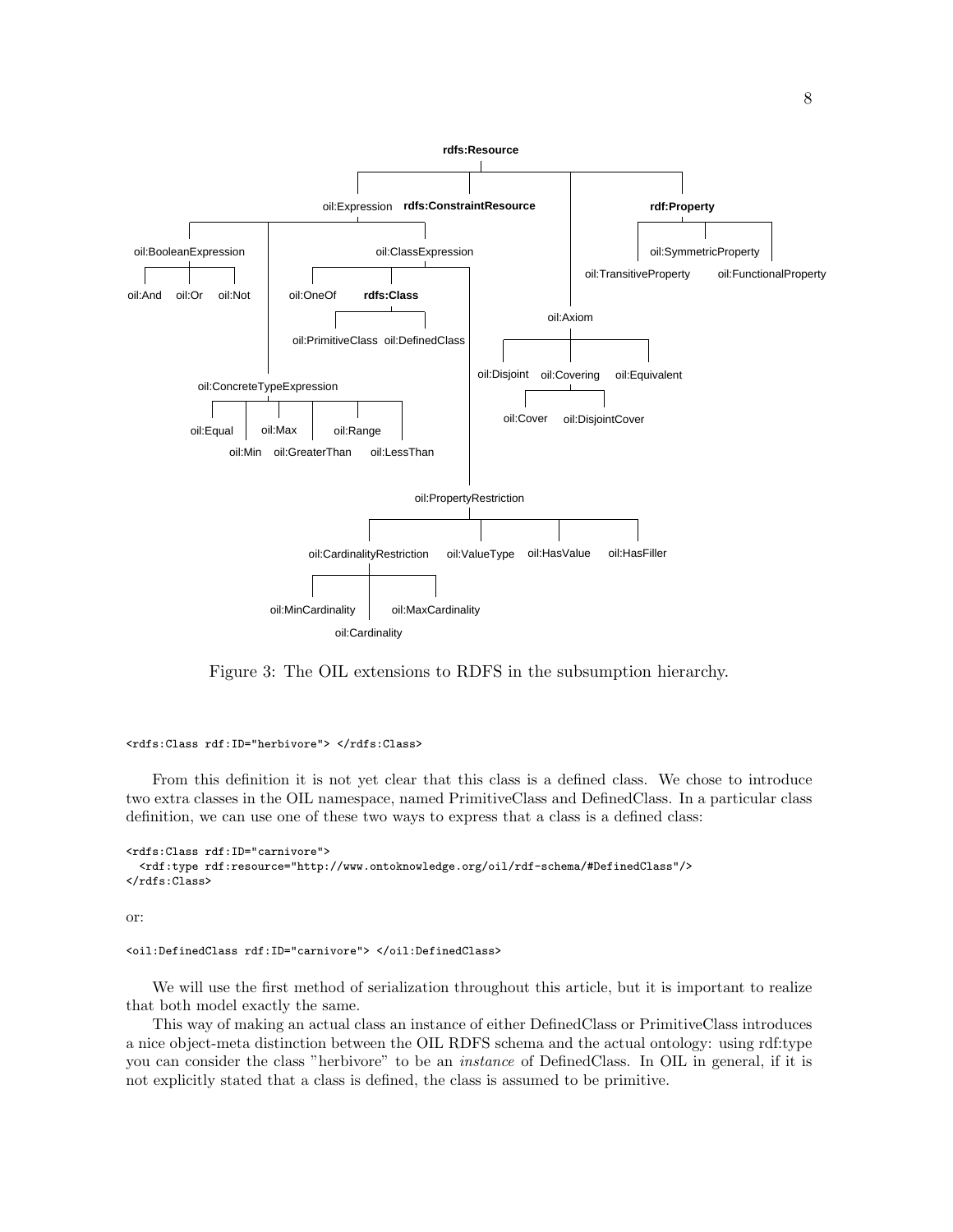#### 4.2.2 Class Subsumption

Next, we have to translate the subclass-of statement to RDFS. This also can be done in a straightforward manner, simply re-using existing RDFS expressiveness:

```
<rdfs:Class rdf:ID="herbivore">
  <rdf:type rdf:resource="http://www.ontoknowledge.org/oil/rdf-schema/#DefinedClass"/>
 <rdfs:subClassOf rdf:resource="#animal"/>
</rdfs:Class>
```
However, if one wants to define a class as a subclass of a class expression, one should use the oil:subClassOf property.

#### 4.2.3 Slot Constraints

We still need to serialize the slot constraint on the class "carnivore". In RDFS, there is no mechanism for restricting the attributes of a class on a local level. This is due to the property-centric nature of the RDF data model: properties are defined globally, with their domain description coupling them to the relevant classes.

To overcome this problem, we introduce the oil:hasPropertyRestriction property, which is an rdf:type of rdfs:ConstraintProperty (analogous to rdfs:domain and rdfs:range). Here we take full advantage of the intended extensibility of RDFS. We also introduce oil:PropertyRestriction as a placeholder class for specific classes of slot constraints, such as has-value, value-type, cardinality and so on. These are all modeled in the OIL namespace as subclasses of oil:PropertyRestriction:

```
<rdfs:Class rdf:ID="ValueType">
  <rdfs:subClassOf rdf:resource="#PropertyRestriction"/>
</rdfs:Class>
```
and similar for the other slot constraints. For the three cardinality constraints, an extra property "number" is introduced, which is used to assign a concrete value to the cardinality constraints.

To connect a ValueType slot constraint with its actual values, such as the property it refers to and the class it restricts that property to, we introduce a pair of helper properties. These helper properties have no direct counterpart in terms of OIL primitives, but they serve to connect two classes. We define a property oil:onProperty to connect a property restriction with the subject property, and a property oil:toClass to connect the property restriction to the its class restriction.

In our example ontology, the first part of the slot constraint would be serialized using the primitives introduced above as follows:

```
<rdfs:Class rdf:ID="herbivore">
 <rdf:type rdf:resource="http://www.ontoknowledge.org/oil/rdfs-schema/#DefinedClass"/>
 <rdfs:subClassOf rdf:resource="#animal"/>
 <oil:hasPropertyRestriction>
   <oil:ValueType>
     <oil:onProperty rdf:resource="#eats"/>
     <oil:toClass> </oil:toClass>
   </oil:ValueType>
 </oil:hasPropertyRestriction>
</rdfs:Class>
```
If we would want to restrict the value type of a property to a string or a an integer, we could use the toConcreteType property:

```
...
 <oil:ValueType>
   <oil:onProperty rdf:resource="#age"/>
   <oil:toConcreteType rdf:resource="http://www.ontoknowledge.org/oil/rdf-schema/2000/11/10-oil-standard#Integer"/>
 </oil:ValueType>
...
```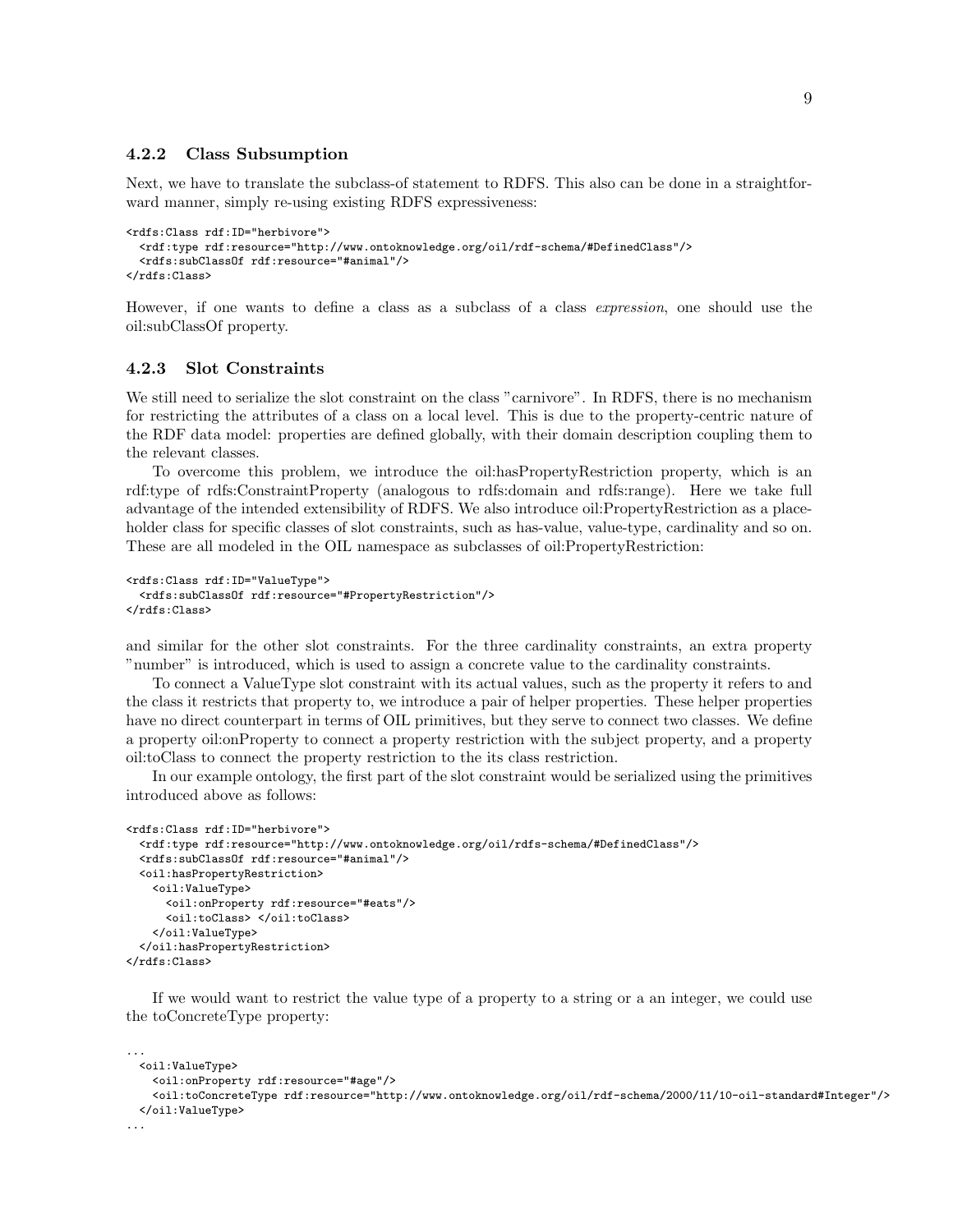#### 4.2.4 Class Expressions

The slot constraint has not been completely translated yet: the toClass element is not yet filled. Here we come across a feature of OIL that is not available in RDFS: the *class expression*. A class expression is an expression that evaluates to a class definition. Such an expression can be a simple class name, or it can be a boolean expression of classes and/or slot constraints. In the example, we have a boolean 'or' expression that evaluates to the class of all things that are plants or that are parts of plant.

We introduce oil:ClassExpression as a placeholder class<sup>[6](#page-12-0)</sup>. A second placeholder class, oil:BooleanExpression, is introduced as a subclass of ClassExpression to hold the operators 'and', 'or' and 'not' as subclasses. Also, since a single class is a essentially a simple kind of class-expression, rdfs:Class itself should be a subclass of oil:ClassExpression.

The 'and', 'or' and 'not' operators are connected to operands using the oil:hasOperand property. This property again has no direct equivalent in OIL primitive terms, but is a helper to connect two class-expressions, because in the RDF data model one can only relate two classes by means of a Property.

In our example, we need to serialize a boolean or. The RDF Schema definition of the operator looks like this:

```
<rdfs:Class rdf:ID="Or">
 <rdfs:subClassOf rdf:resource="#BooleanExpression"/>
</rdfs:Class>
```
and the helper property is defined as follows:

```
<rdf:Property rdf:ID="hasOperand">
  <rdfs:domain rdf:resource="#BooleanExpression"/>
  <rdfs:range rdf:resource="#ClassExpression"/>
</rdf:Property>
```
The fact that hasOperand is only to be used on boolean class expressions is expressed using the rdfs:domain construction. This type of modeling stems directly from the RDF property-centric approach.

Now we apply what we defined above to the example:

```
<rdfs:Class rdf:ID="herbivore">
  <rdf:type rdf:resource="http://www.ontoknowledge.org/oil/rdfs-schema/#DefinedClass"/>
  <rdfs:subClassOf rdf:resource="#animal"/>
  <oil:hasPropertyRestriction>
    <oil:ValueType>
      <oil:onProperty rdf:resource="#eats"/>
      <oil:toClass>
        \langleoil:0r<oil:hasOperand rdf:resource="#plant"/>
          <oil:hasOperand>
            <HasValue>
              <oil:onProperty rdf:resource="#is-part-of"/>
              <oil:toClass rdf:resource="#plant"/>
            </HasValue>
          </oil:hasOperand>
        \langle/oil:Or>
      </oil:toClass>
    </oil:ValueType>
  </oil:hasPropertyRestriction>
\langlerdfs:Class>
```
Observe that the HasValue property restriction is not related to the class by a hasPropertyRestriction property, but by a hasOperand property. This stems from the fact that the property restriction plays the role of a boolean operand here.

<span id="page-12-0"></span><sup>&</sup>lt;sup>6</sup>A placeholder class in the OIL RDFS specification is only used in the to apply domain- and rangerestrictions to a group of classes, and will not be used in the actual OIL ontology.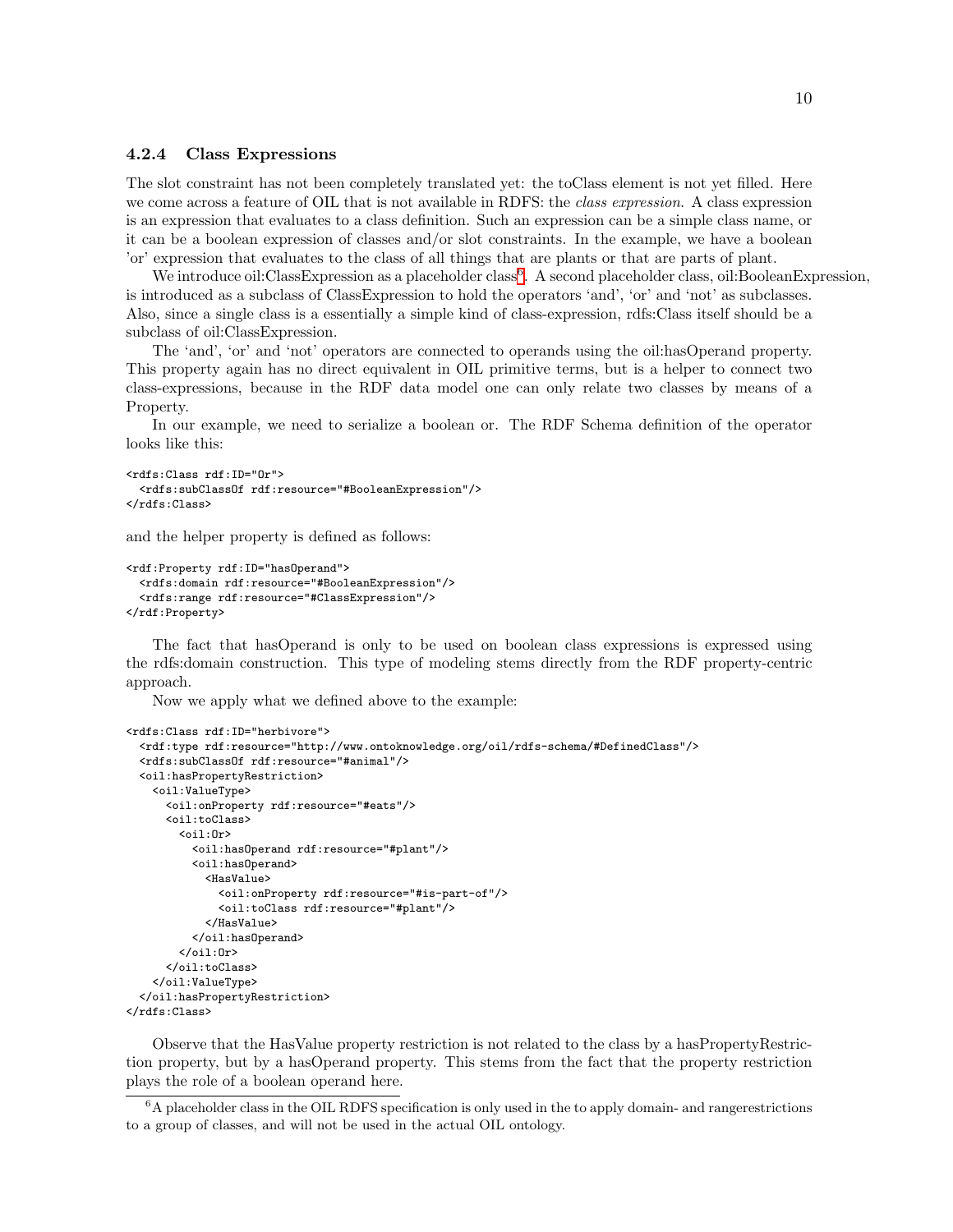#### 4.2.5 Lists of statements

Now, we illustrate some more features by translating the second class definition, "elephant". The first bit is trivial:

```
<rdfs:Class rdf:ID="elephant"> </rdfs:Class>
```
Next, we need to translate the OIL subsumption statement to RDFS. In this statement, a list of superclasses is given. In the RDFS syntax, we model these as seperate subClassOf statements:

```
<rdfs:Class rdf:ID="elephant">
  <rdfs:subClassOf rdf:resource="#mammal"/>
  <rdfs:subClassOf rdf:resource="#herbivore"/>
</rdfs:Class>
```
Next, we have two slot constraints. The first of these is a value-type restriction, and it is serialized in the same manner as we showed in the "herbivore" example:

```
<rdfs:Class rdf:ID="elephant">
 <rdfs:subClassOf rdf:resource="#mammal"/>
 <rdfs:subClassOf rdf:resource="#herbivore"/>
 <oil:hasPropertyRestriction>
   <oil:ValueType>
     <oil:onProperty rdf:resource="#eats"/>
     <oil:toClass rdf:resource="#plant"/>
   </oil:ValueType>
  </oil:hasPropertyRestriction>
</rdfs:Class>
```
#### 4.2.6 Slot constraints to concrete types

The second slot constraint is a restriction to a particular concrete type. In OIL, a shortcut syntax for such restrictions has been introduced in the form of a "has-filler" primitive. We serialize this like we do with the other slot constraints: we introduce a class oil: HasFiller and helper properties, oil: stringFiller and oil:integerFiller, to connect to the value:

```
<oil:HasFiller>
 <oil:onProperty rdf:resource="#colour"/>
  <oil:stringFiller>grey</oil:stringFiller>
</oil:HasFiller>
```
In RDF(S), there is unfortunately no direct way to constrain the value of a property to a particular datatype. Therefore, the range value of oil:stringFiller can not be constrained to contain only strings. Only for clarity we created two subclasses of rdfs:Literal, named oil:String and oil:Integer.

```
<rdfs:Class rdf:ID="String">
  <rdfs:comment>
  The subset of Literals that are strings.
  </rdfs:comment>
   <rdfs:subClassOf rdf:resource="http://www.w3.org/2000/01/rdf-schema#Literal"/>
</rdfs:Class>
```
The range of the filler properties can now be set to the appropriate class, although it is still possible to use any type of Literal. The semantics of rdfs:Literal are only that anything of this type is atomic, i.e. it will not be processed further by an RDF processor. The fact that in this case it should be a string value can only be made an informal guideline.

```
<rdf:Property ID="stringFiller">
 <rdfs:domain rdf:resource="#HasFiller"/>
  <rdfs:range rdf:resource="#String"/>
</rdf:Property>
```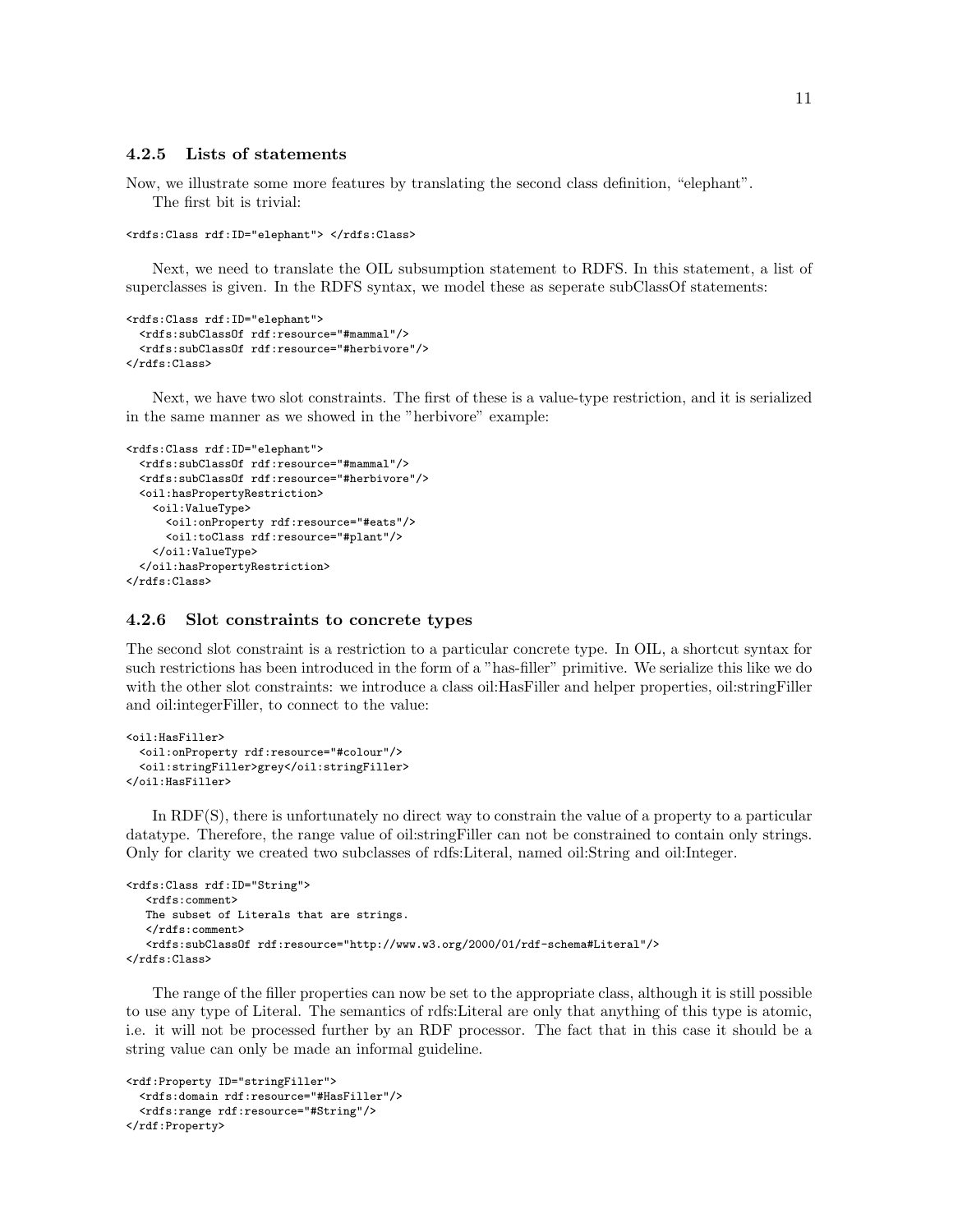Using all this, we get the following complete translation of the class "elephant":

```
<rdfs:Class rdf:ID="elephant">
  <rdfs:subClassOf rdf:resource="#mammal"/>
  <rdfs:subClassOf rdf:resource="#herbivore"/>
  <oil:hasPropertyRestriction>
   <oil:ValueType>
      <oil:onProperty rdf:resource="#eats"/>
      <oil:toClass rdf:resource="#plant"/>
    </oil:ValueType>
    <oil:HasFiller>
      <oil:onProperty rdf:resource="#colour"/>
      <oil:stringFiller>grey</oil:stringFiller>
    </oil:HasFiller>
  </oil:hasPropertyRestriction>
\langlerdfs:Class>
```
Observe that it is allowed to have more than one property restriction within the hasPropertyRestriction element.

<span id="page-14-0"></span>

| <b>OIL</b> primitive | <b>RDFS</b> syntax                       | type     |
|----------------------|------------------------------------------|----------|
| $class-def$          | rdfs:Class                               | class    |
| subclass-of          | rdfs:subClassOf                          | property |
| class-expression     | oil: ClassExpression                     | class    |
|                      | (placeholder only)                       |          |
| and                  | oil:And                                  | class    |
|                      | (subclass of BooleanExpression)          |          |
| or                   | oil:Or                                   | class    |
|                      | (subclass of BooleanExpression)          |          |
| not                  | oil:Not                                  | class    |
|                      | (subclass of BooleanExpression)          |          |
| slot-constraint      | oil:PropertyRestriction                  | class    |
|                      | (placeholder only)                       |          |
|                      | oil:hasPropertyRestriction               | property |
|                      | (rdf:type of rdfs:ConstraintProperty)    |          |
|                      | oil:CardinalityRestriction               | class    |
|                      | (placeholder only)                       |          |
|                      | (subclass of oil:PropertyRestriction)    |          |
| has-value            | oil:HasValue                             | class    |
|                      | (subclass of oil:PropertyRestriction)    |          |
| has-filler           | oil:HasFiller                            | class    |
|                      | (subclass of oil:PropertyRestriction)    |          |
| value-type           | oil:ValueType                            | class    |
|                      | (subclass of oil:PropertyRestriction)    |          |
| max-cardinality      | oil: MaxCardinality                      | class    |
|                      | (subclass of oil:CardinalityRestriction) |          |
| min-cardinality      | oil:MinCardinality                       | class    |
|                      | (subclass of oil:CardinalityRestriction) |          |
| cardinality          | oil:Cardinality                          | class    |
|                      | (subclass of oil:CardinalityRestriction) |          |

Table 1: Class-definitions in OIL and the corresponding RDF(S) constructs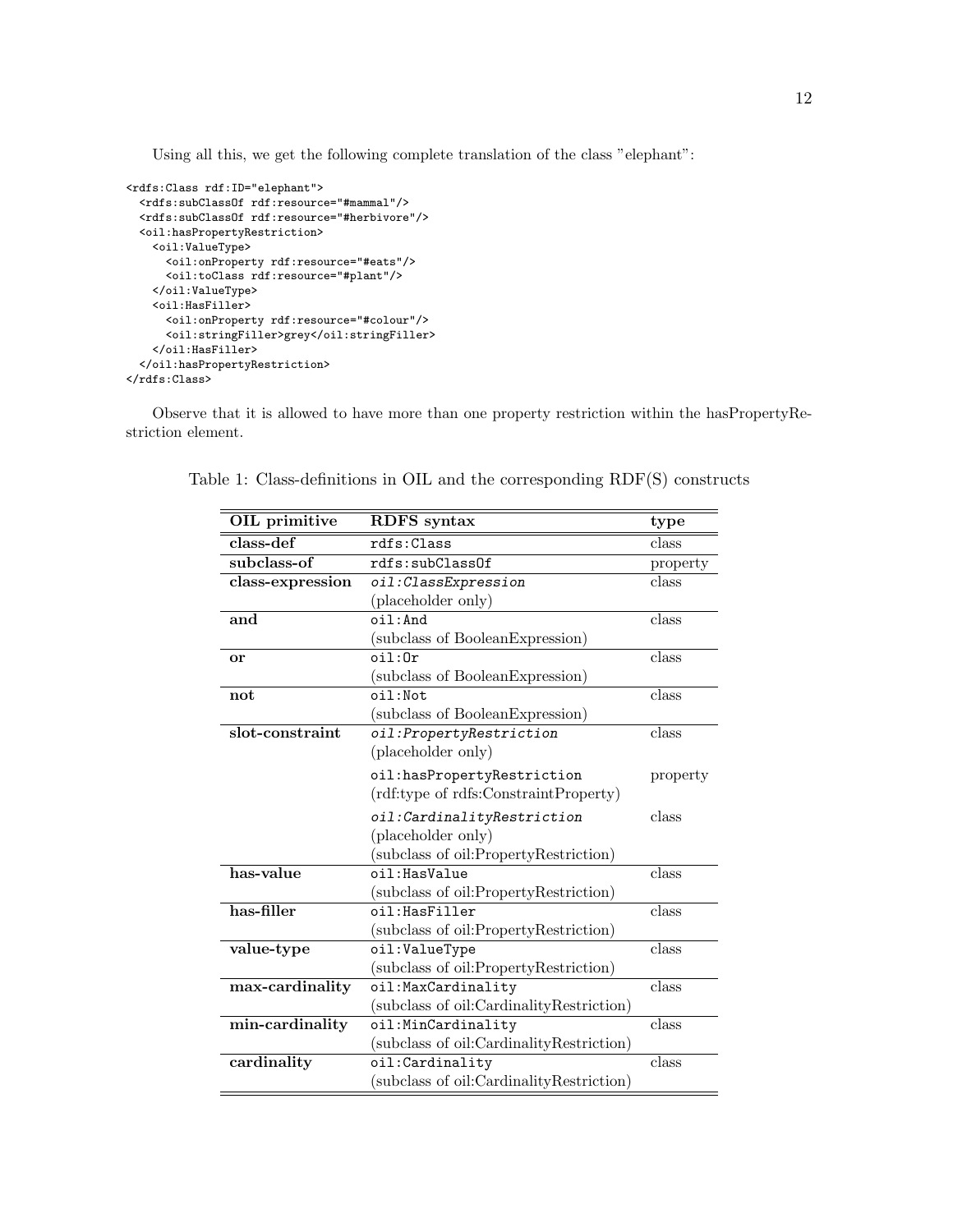#### 4.2.7 Conclusion

The serialization we propose gives us enough expressiveness to translate any possible OIL class definition to an RDF syntax. Use of RDF(S) specific constructs is maximized without sacrificing clarity of the specification, to enable RDF agents that are not OIL-aware to understand as much of the specification as possible, while retaining the possibility to translate back to OIL unambiguously.

In the next section, we will examine how to serialize global slot definitions.

#### 4.3 Slot definitions

Both OIL and RDFS allow slots as first-class citizens of an ontology. Therefore, slot definitions in OIL map nicely onto property definitions in RDFS. Also the "subslot-of", "domain", and "range" properties have almost direct equivalents in RDFS. In table [2,](#page-17-0) an overview of the OIL constructs and the corresponding RDFS constructs is given.

There are a few subtle differences between domain and range restrictions in OIL and their equivalents in RDFS. First, the specification of OIL is very clear on multiple domain and range restriction: these are allowed, and the semantic is the *intersection* of the individual statements (conjunctive semantics). In RDFS, multiple domain statements are allowed, but their interpretation is the union of the classes in the statements (disjunctive semantics). This limits the reasoning capabilities of RDFS drastically<sup>[7](#page-15-0)</sup>.

Despite these semantics for domain, a Property can have at most one range restriction in RDFS. However, according to discussions on the rdf-interest mailinglist the semantics of domain and range will very likely change in the next release of RDFS. We already anticipated on such a change, and interpret both multiple domain and multiple range restrictions with conjunctive semantics.

Secondly, in contrast to RDFS, OIL not only allows classes as range and domain of properties, but also class- $expressions$ , and – for range – concrete-type expressions. It is not possible to reuse rdfs: range and rdfs:domain for these sophisticated expressions, because of the conjunctive semantics of multiple range statements: we cannot extend the range of rdfs:range or rdfs:domain, we can only restrict it.

Therefore, we introduced two new ConstraintProperties oil:domain and oil:range. They have the same domain as their RDFS equivalent (i.e., rdf:Property), but have a broader range. For domain, class expressions are valid fillers, for range both class expressions and concrete type expressions may be used:

```
<rdfs:ConstraintProperty rdf:ID="domain">
  <rdfs:domain rdf:resource="http://www.w3.org/1999/02/22-rdf-syntax-ns#Property"/>
 <rdfs:range rdf:resource="#ClassExpression"/>
</rdfs:ConstraintProperty>
<rdfs:ConstraintProperty rdf:ID="range">
  <rdfs:domain rdf:resource="http://www.w3.org/1999/02/22-rdf-syntax-ns#Property"/>
  <rdfs:range rdf:resource="#Expression"/>
```
</rdfs:ConstraintProperty>

When translating a slot definition, rdfs:domain and rdfs:range should be used for simple (one class) domain and range restrictions. For example:

slot-def gnaws subslot-of eats domain Rodent

will be translated into:

```
<rdf:Property rdf:ID="gnaws">
  <rdfs:subPropertyOf rdf:resource="#eats"/>
  <rdfs:domain rdf:resource="#Rodent"/>
</rdf:Property>
```
<span id="page-15-0"></span> $7$ For example, it is never possible to derive class membership from a domain statement when union semantics are used.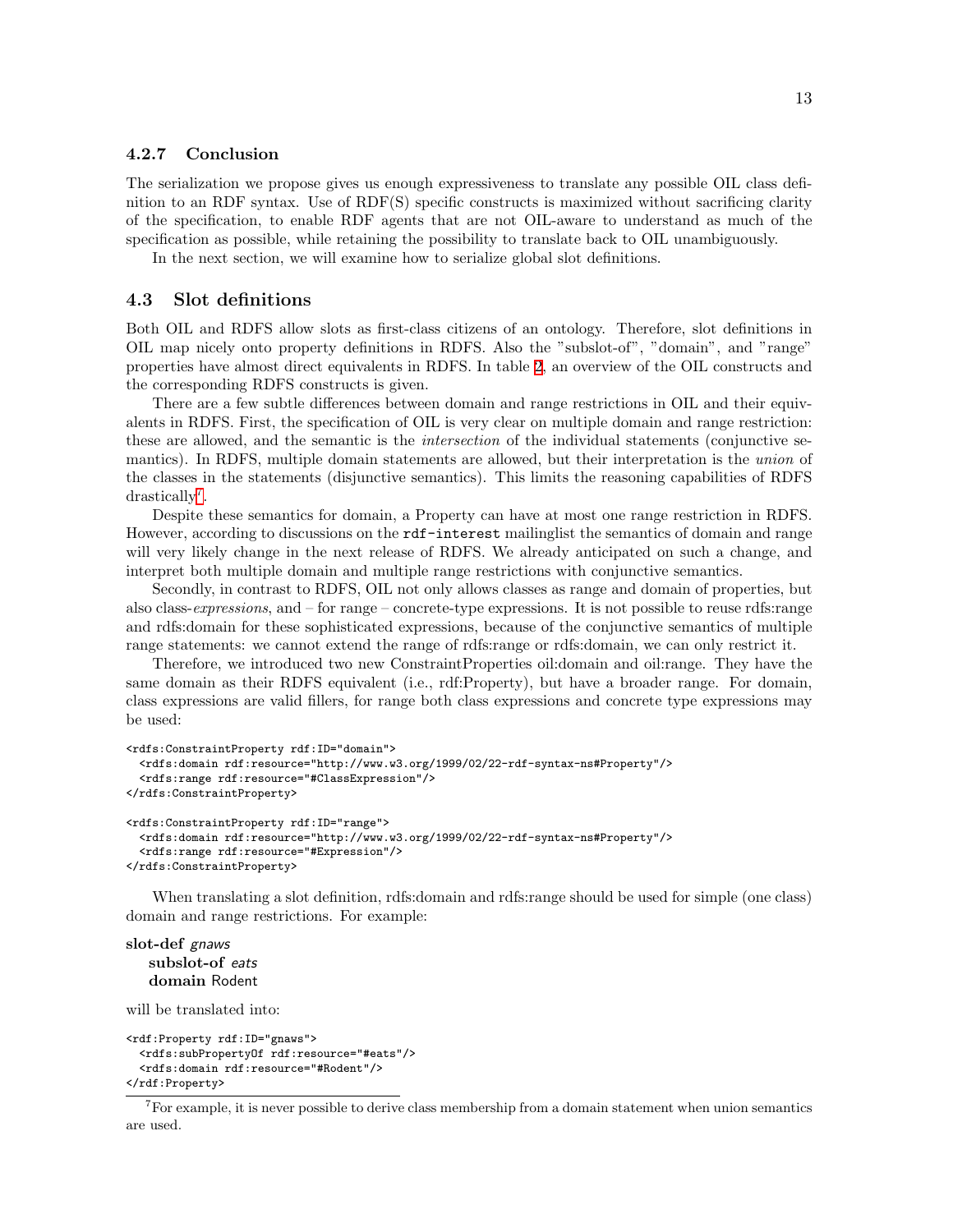For more complicated statements the oil:range or oil:domain properties should be used:

```
slot-def age
   domain (elephant or lion)
   range (range 0 70)
is in the RDFS representation:
<rdf:Property rdf:ID="age">
  <oil:domain>
    \langleoil:Or\rangle<oil:hasOperand rdf:resource="#elephant"/>
      <oil:hasOperand rdf:resource="#lion"/>
    \langle/oil:Or>
  </oil:domain>
  <oil:range>
    <oil:Range>
      <oil:integerValue>0</oil:integerValue>
      <oil:integerValue>70</oil:integerValue>
    </oil:Range>
  </oil:range>
</rdf:Property>
```
To specify that the range of a property is string or integer, we use our definitions of oil:String and oil:Integer as subclasses of rdfs:Literal. For example, to state that the range of age is integer, one could say:

```
<rdf:Property ID="age">
  <rdfs:range
rdf:resource="http://www.ontoknowledge.org/oil/rdf-schema/2000/11/10-oil-standar
d#Integer"
</rdf:Property>
      <oil:ValueType>
       <oil:onProperty rdf:resource="#age"/>
        <oil:toConcreteType
rdf:resource="http://www.ontoknowledge.org/oil/rdf-schema/2000/11/10-oil-standar
d#Integer"/>
      </oil:ValueType>
```
However, global slot-definitions in OIL allow specification of more aspects of a slot than property definitions in RDFS do. Besides the domain and range restrictions, OIL slots can also have an "inverse" attribute and qualities like "transitive" and "symmetric".

We therefore added a property "inverseRelationOf" with "rdf:Property" as domain and range. We also added the classes "TransitiveProperty", "FunctionalProperty" and "SymmetricProperty" to reflect the different qualities of a slot. In the RDFS-serialization of OIL, the rdf:type property can be used to add a quality to a property. For example, the OIL definition of:

```
slot-def has-part
   inverse is-part-of
   properties transitive
```
is in RDFS:

```
<rdf:Property rdf:ID="has-part">
 <rdf:type rdf:resource="http://www.ontoknowledge.org/oil/rdf-schema/#TransitiveProperty"/>
  <oil:inverseRelationOf rdf:resource="#is-part-of"/>
</rdf:Property>
```
or, in the abbreviated syntax: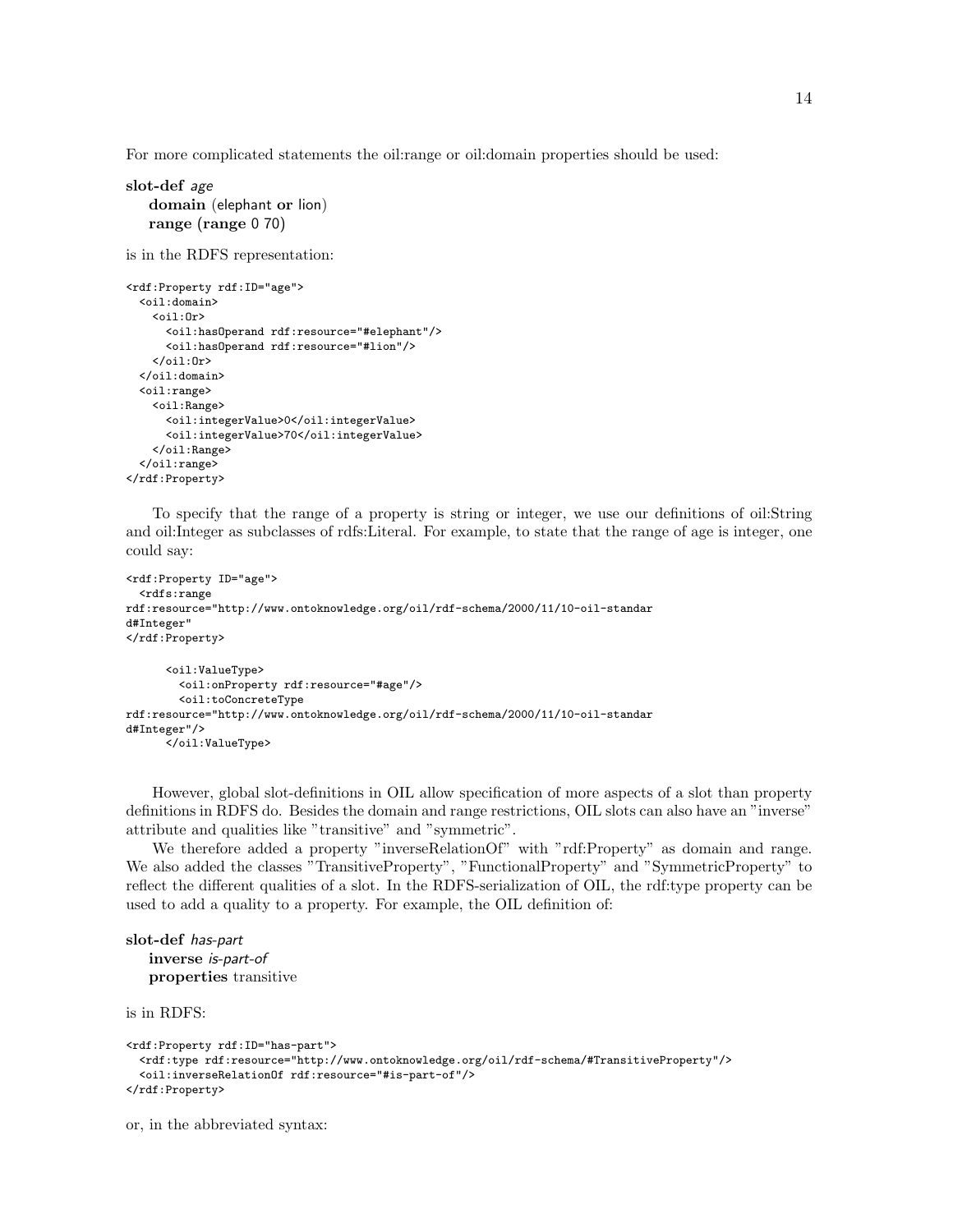```
<oil:TransitiveProperty rdf:ID="has-part">
 <oil:inverseRelationOf rdf:resource="#is-part-of"/>
</oil:TransitiveProperty>
```
This way of translating the qualitities of properties features the same nice object-meta distinction between the OIL RDFS schema and the actual ontology as the translation of the "type" of a class (see section [4.2](#page-9-0)). In an actual ontology, the property "has-part" can be considered as an instance of a TransitiveProperty. Note that it is allowed to make a property an instance of more than one class, and thus giving it multiple qualities. Note that this way of representing qualities of properties in RDFS follows the proposed general approach of modeling axioms in RDFS, presented in [\[Staab et al., 2000](#page-24-2)]. In this approach, the same distinction between language-level constructs and schema-level constructs is made.

One alternative way of serializing the attributes of properties would be to define the qualities "transitive" and "symmetric" as subproperties of rdf:Property. Properties in the actual ontology (e.g. "has-part") would in their turn be defined as subProperties of these qualities (e.g. transitiveProperty). However, this would mixup the use of properties at the OIL-specification level and at the actual ontology level.

A third way would be to model the qualities as subproperties of rdf:Property again, but to define properties in the actual ontology as instances (rdf:type) of such qualities. In this aproach, the objectmeta level distinction is preserved. However, we dislike the use of rdfs:subPropertyOf at the meta-level, because then rdfs:subPropertyOf has two meanings, at the meta-level and at the object-level.

We therefore prefer the first solution because of the clean distinction between the meta and object level.

<span id="page-17-0"></span>

| OIL primitive | RDFS syntax            | type     |
|---------------|------------------------|----------|
| slot-def      | rdf: Property          | class    |
| subslot-of    | rdfs:subPropertyOf     | property |
| domain        | rdfs:domain            | property |
|               | oil:domain             | property |
| range         | rdfs:range             | property |
|               | oil:range              | property |
| inverse       | oil:inverseRelationOf  | property |
| transitive    | oil:TransitiveProperty | class    |
| transitive    | oil:FunctionalProperty | class    |
| symmetric     | oil:SymmetricProperty  | class    |

Table 2: Slot-definitions in OIL and the corresponding RDF(S) constructs.

#### 4.4 Axioms

Axioms in OIL are factual statements about the classes in the ontology. They correspond to n-ary relations between class expressions, where n is 2 or greater.

RDF only knows binary relations (properties). Therefore, we cannot simply map OIL axioms to RDF properties. Instead, we chose to model axioms as classes, with helper properties connecting them to the class expressions involved in the relation. Since axioms can be considered objects, thisis a very natural approach towards modeling them in RDF (see also [Staab and Mädche, 2000, [Staab et al., 2000](#page-24-2)]). Observe also that binary relations (properties) are modeled as objects in RDFS as well (i.e., any property is an instance of the class rdf:Property). We simply introduce a new primitive alongside rdf:Property for relations with higher arity (see figure [3](#page-10-0)).

We introduce a placeholder class oil: Axiom, and model specific types of axioms as subclasses: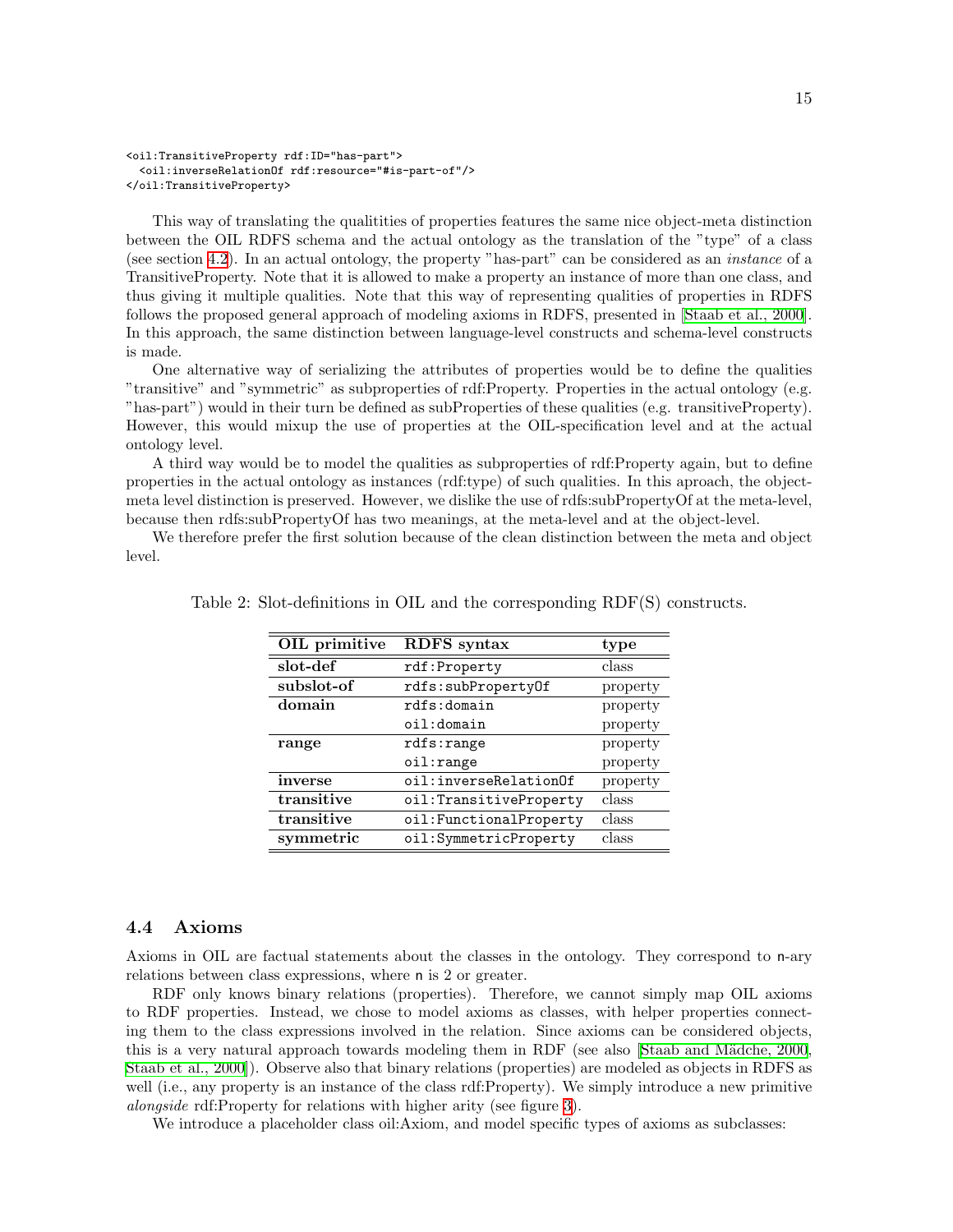```
<rdfs:Class ID="Disjoint">
  <rdfs:subClassOf rdf:resource="#Axiom"/>
</rdfs:Class>
```
and likewise for Equivalent.

We also introduce a property to connect the axiom object with the class expressions it relates to each other: oil:hasObject is a property connecting an axiom with an object class expression. For example, to serialize the axiom that herbivores, omnivores and carnivores are (pairwise) disjoint:

```
<oil:Disjoint>
 <oil:hasObject rdf:resource="#herbivore"/>
 <oil:hasObject rdf:resource="#carnivore"/>
 <oil:hasObject rdf:resource="#omnivore"/>
</oil:Disjoint>
```
Since in a disjointness axiom (or an equivalence axiom) the relation between the class expressions is bidirectional, we can connect all class expressions to the axiom object using the same type of property.

However, in a covering axiom (like cover or disjoint-cover), the relation between class expressions is not bidirectional: one class expression plays the role of covering, several other class expressions play the role of being part of that covering.

For modeling covering axioms, we introduce a seperate placeholder class, oil:Covering, which is a subclass of oil:Axiom. The specific types of coverings available are modeled as subclasses of oil:Covering again:

```
<rdfs:Class ID="Cover">
  <rdfs:subClassOf rdf:resource="#Covering"/>
</rdfs:Class>
<rdfs:Class ID="DisjointCover">
```

```
<rdfs:subClassOf rdf:resource="#Covering"/>
</rdfs:Class>
```
Furthermore, two additional properties are introduced: oil:hasSubject, to connect a covering axiom with its subject, and oil: isCoveredBy, which is a subproperty of oil: hasObject, to connect a covering axiom with the classes that cover the subject.

For example, we serialize the axiom that the class animal is covered by carnivore, herbivore, omnivore, and mammal (i.e. every instance of animal is also an instance of at least one of the other classes).

```
<oil:Cover>
  <oil:hasSubject rdf:resource="#animal"/>
  <oil:isCoveredBy rdf:resource="#carnivore"/>
  <oil:isCoveredBy rdf:resource="#herbivore"/>
  <oil:isCoveredBy rdf:resource="#omnivore"/>
  <oil:isCoveredBy rdf:resource="#mammal"/>
</oil:Cover>
```
#### 4.5 Restrictions to valid expressions

In the previous sections we have shown how the knowledge representation constructs in OIL can be defined as an extension to RDF Schema. With these constructs, every OIL ontology can be fully expressed in an RDF Schema representation. However, it was not possible to define the extension in such a way that all schemas that follow it are also valid OIL ontologies. In other words, there are some restrictions to valid ontologies that are not expressible in the RDF Schema extension.<sup>[8](#page-18-0)</sup>

First, there is a problem with datatypes. It cannot be enforced that instances of oil:String are really strings or that instances of oil:Integer are really integers. Consequently, it is syntactically possible to state:

<span id="page-18-0"></span><sup>8</sup>With "valid" we mean: not allowed by the BNF grammer of OIL. From the logical point of view, there's nothing wrong with a statement like  $(\text{dog and } (\text{min 0}))$ , it just happens to be equivalent to the empty class.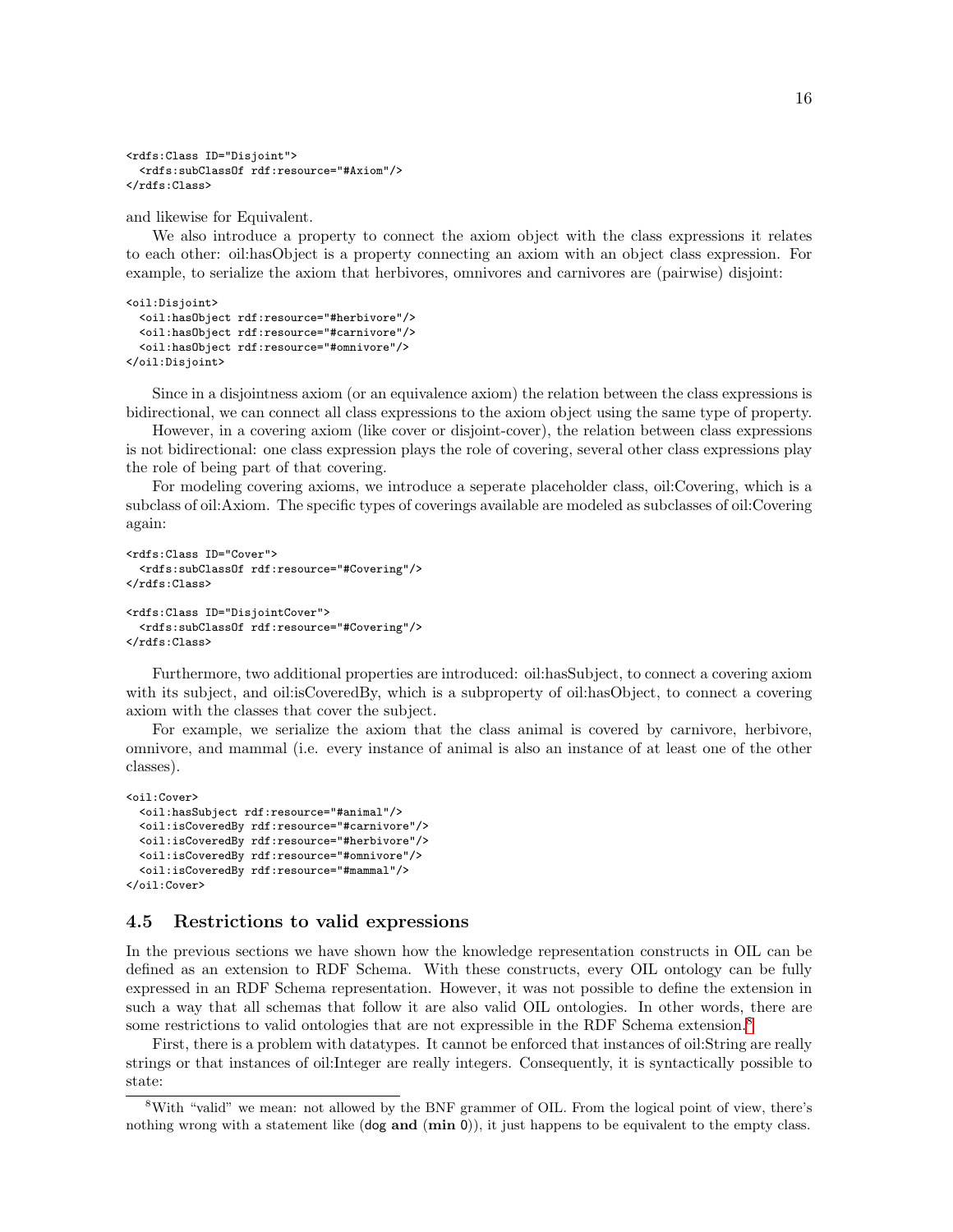```
<rdf:Property rdf:ID="weight">
  <rdf:range>
    <oil:Min>
      <oil:integerValue>nonsense</oil:integerValue>
    </oil:Min>
  </rdf:range>
</rdf:Property>
```
This is due to the fact that the RDF Schema specification has (intentionally) not specified any primitive datatypes. According to the specification, the work on data typing in XML itself should be the foundation for such a capability.

Second, the RDF Schema specification of OIL does not prevent the intertwining of boolean expressions of classes with boolean expressions of concrete data types. Although a statement like (dog and  $(\min 0)$  is not allowed in OIL, it is syntactically possible to state:

```
<oil:And>
  <oil:hasOperand rdf:resource="#Dog">
  <oil:hasOperand>
    <oil:Min>
     <oil:integerValue>0</oil:integerValue>
    </oil:Min>
  </oil:hasOperand>
</oil:And>
```
To prevent this kind of mixing, we could have introduced separate boolean operators for class expressions and concrete type expressions, but in our opinion, this would have made the schema too convoluted.

Finally, another kind of problem is that the schema cannot prevent the unnecessary use of the OIL variants of standard RDF Schema constructs, like oil:subClassOf, oil:range and oil:domain. Although this unnecessary use does not affect the semantics of the ontology, it limits the backward compatibility of ontologies with plain RDF Schema.

# 5 Backward compatability with RDF Schema

In this section we will discuss the backward compatability that we have achieved between the semantic extension (OIL), and the underlying language (RDF Schema).

As for any ontology language, we can distinguish three levels: First, the ontology language, the language in which to state for example class-definitions, subclass-relations, attribute-definitions etc. In our case, RDF Schema and OIL. Second, the ontological classes, for example the classes "giraffe" or "herbivore", their subclass relationships, and their properties (such as eats). These are of course expressed in the language of the first level. Third, the instances of the ontology, such as individual giraffes or lions that belong to classes defined at the second level.

If we look at the existing W3C RDF/RDF Schema recommendation, these levels have the following form:

- 1. the ontology language is of course RDF Schema;
- <span id="page-19-0"></span>2. specific classes, their properties and relations are therefore written in RDF Schema, eg:

```
<rdfs:Class rdf:ID="herbivore">
  <rdfs:subClassOf rdf:resource="#animal">
</rdfs:Class>
<rdf:Property rdf:ID="eats"/>
```
3. instances are written in RDF (note: not RDF Schema), eg:

```
<rdf:Description about="http://www.cs.vu.nl/~frankh">
  <rdf:type resource="#herbivore"/>
</rdf:Description>
```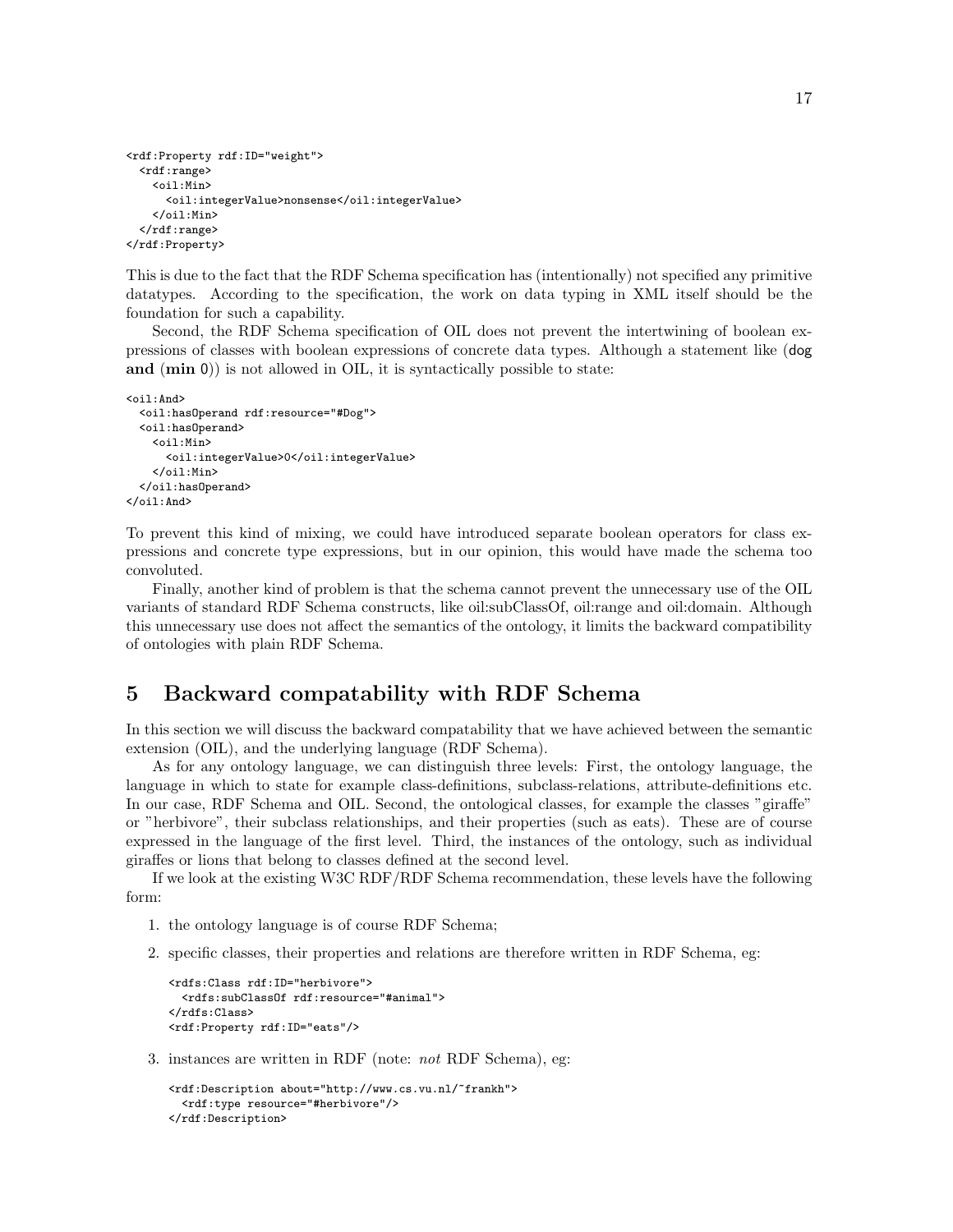If we consider a semantic extension of RDF Schema such as OIL, the situation is as follows:

- 1. The ontology language is OIL, but it is important to realise that OIL includes significant parts of RDF Schema as a sublanguage
- 2. As a result, some class expressions (written in OIL) are actually also legal RDF Schema. For example, besides being legal RDF Schema, the class definition of "herbivore" in item [2](#page-19-0) above is also a legal example of an OIL class-definition. Of course, since OIL is an extension of RDF Schema, not all OIL definitions are interpretable as RDF Schema definitions. For example, in

```
<rdfs:Class rdf:ID="herbivore">
  <rdfs:subClassOf rdf:resource="#animal"/>
  <oil:hasPropertyRestriction>
    <oil:ValueType>
      <oil:onProperty rdf:resource="#eats"/>
      <oil:toClass>
        \langleoil:Or\rangle<oil:hasOperand rdf:resource="#plant"/>
          <oil:hasOperand>
            <oil:HasValue>
              <oil:onProperty rdf:resource="#is-part-of"/>
               <oil:toClass rdf:resource="#plant"/>
            </oil:HasValue>
          </oil:hasOperand>
        \langle/oil:Or>
      </oil:toClass>
    </oil:ValueType>
  </oil:hasPropertyRestriction>
</rdfs:Class>
```
the semantics of the hasPropertyRestriction statement will not be interpretable by an RDF Schema processor. The entire state is legal RDF syntax, so it can be parsed, but the intended semantics of the property restriction itself can only be understood by an OIL-aware application. Notice that the first subClassOf statement is still fully interpretable even by an OIL-unaware RDF Schema processor.

3. OIL instances are written as RDF! This is an important consequence of the fact that the second level is organised as an extension of RDF Schema.

The above shows that we have now achieved an important compatability result: even if an ontology is written in the richer modelling language (OIL), a processor for the simpler ontology language (RDF Schema) can still:

- a) fully interpret all the instance information of the ontology, and
- b) partially interpret the class-structure of the ontology. This can be achieved by simply ignoring any statement not from the rdf or rdfs namespaces (in our example those from the oil namespace). For example, in the above definition of "herbivore", an RDF Schema processor will interpret this statement simply as stating that herbivores are a subclass of animals, and that they some other property that it cannot interpret. This is a correct albeit partial interpretation of the definition.

Such partial interpretability of semantically rich meta-data by semantically poor is a crucial step towards the sharing of meta-data on the Semantic Web. We cannot realistically hope that all of the Semantic Web will be build on a single standard for semantically rich meta-data. The above shows that multiple semantic modelling languages do not have to lead to meta-data that are totally uninterpretable by others. Instead, simpler processors can still pick up as much of the meta-data from rich processors as they can "understand", and safely ignore the rest in the knowledge that their partial interpretation is still a correct with respect to the original intention of the meta-data.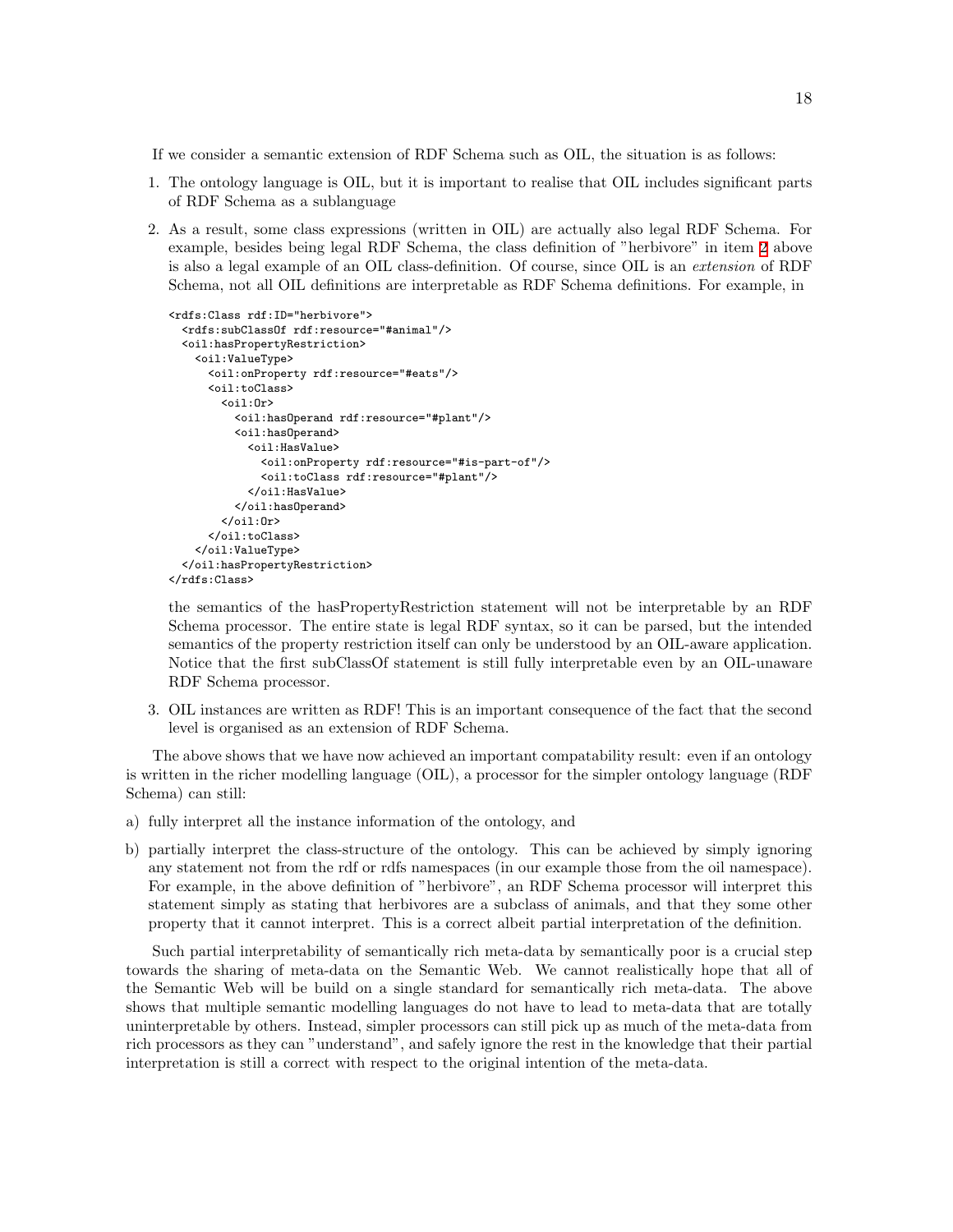## <span id="page-21-0"></span>6 Uncovered problems with RDF Schema

In the previous section we have shown that it is possible to define a formal knowledge representation schema as an extension to RDFS, effectively implementing the "third layer of the Semantic Web". However, there are still a few unsolved problems with the specification of OIL into RDFS.

First, we did not take into account a restriction on the rdfs:subClassOf statement, i.e. the restriction that no cycles are allowed in the subsumption hierarchy. We think that this restriction should be dropped: without cycles one cannot even represent equivalence between two classes — in our view this is an essential modeling primitive for any knowledge representation language. Moreover, these kinds of constraint significantly add to the complexity of parsing/validating RDF documents in a way which we think would be highly undesirable. This is because they are really semantic constraints rather than syntactic ones (they limit the kinds of models that can be represented), even if the reasoning required in order to detect constraint violation is of a very basic kind.

Second, in contrast with RDFS, OIL allows more than one range restriction on a property. Although this can be circumvented by defining a dummy superclass of all classes in the range restriction, we see no reason for this restriction in RDFS. From a modeling point of view, allowing more than one range restriction is a much cleaner solution.

During the process of extending RDFS, we encountered a couple of peculiarities in the RDFS definition itself. The most striking of these is the non-standard object-meta model, as already discussed in section [2.2.1](#page-5-2). The main problem with this non-standard model is that some properties have a dual role in the RDFS specification, both at the schema level and instance level (cf.[[Nejdl et al., 2000\]](#page-24-0)). This makes it quite a challenge for modelers to understand the RDFS specification. We tried to make this distinction clear in our extensions by using the rdf:type relationship consistently as an object-meta relationship.

Furthermore, the semantics of several relationships are unclear. It is not obvious that the meaning of a list of domain (or range) restrictions is the union of the elements. Also, the meaning of the subPropertyOf relation with respect to the inheritance of the domain and range restrictions is unclear.

## 7 Related work

Work on ontology representation languages dates back to the work on frame-languages in the early days of AI. However, efforts of designing ontology-representation languages that are Web-enabled only date from recent years. The most prominent (or even: the only) efforts in this area have been SHOE [[Luke et al., 1996](#page-24-4), [Heflin and Hendler, 2000](#page-23-10)],Ontobroker [[Fensel et al., 1998\]](#page-23-11), OIL and DAML-ONT<sup>[9](#page-21-1)</sup>, and more recently, as a replacement for DAML-ONT,  $DAML+OIL^{10}$  $DAML+OIL^{10}$  $DAML+OIL^{10}$ .

Of these, only the last three have been defined on top of RDF(S). Since DAML+OIL is essentially a merger between OIL and DAML-ONT, we will focus on the comparison of our own proposal (OIL) to DAML-ONT.

DAML-ONT shares with our own proposal the principle that an ontology language should maintain maximum backwards compatibility with existing web standard languages, and in particular RDF Schema. The difference between OIL and DAML-ONT lies in the degree to which the languages succeed in maximising the ontological content that can be understood by an "RDF Schema agent" (ie. an application that understands RDF Schema but does not recognise the language specific extensions, OIL or DAML-ONT). Unlike OIL, DAML-ONT is built on top of RDFS in a way that allows little if any ontology content to be understood by an RDFS agent. In OIL, for example, stating simple subclass relationships between classes is done using the RDFS subClassOf property:

<rdfs:Class ID="Male"> <rdfs:subClassOf rdf:resource="#Animal"/> </rdfs:Class>

<sup>9</sup>DAML-ONT Initial Release, <http://www.daml.org/2000/10/daml-ont.html>

<span id="page-21-2"></span><span id="page-21-1"></span> $^{10}$ DAML+OIL <http://www.daml.org/2000/12/daml+oil-index.html>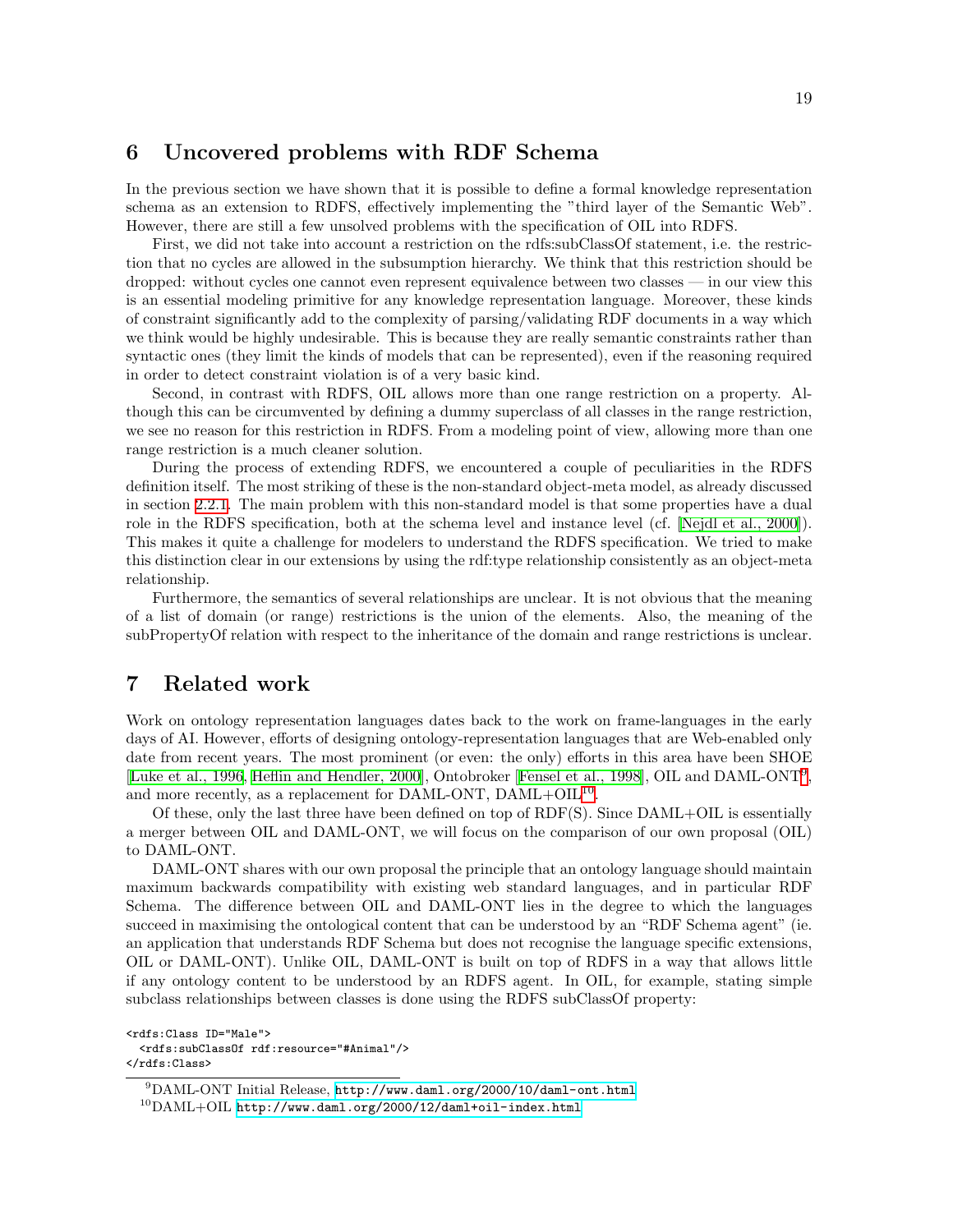This part of OIL ontologies is therefore accessible to any RDFS agent. In contrast, DAML-ONT uses its own locally defined "subClassOf" property, for example:

```
<daml:Class ID="Male">
 <daml:subClassOf resource="#Animal"/>
</daml:Class>
```
The DAML-ONT subClassOf property is then defined to be "equivalentTo" rdfs:subClassOf, but the definition of "daml:equivalentTo" itself relies cyclicly on the definition of daml:sub-PropertyOf. Therefore even simple subclass relationships in a DAML ontology are inaccessible to an RDFS agent. The situation is even worse when it comes to more complex class definitions. For example, the definition of the class "TallMan" is the intersection of the classes "Man" and "TallThing" is expressed in DAML-ONT as:

```
<daml:Class ID="TallMan">
  <daml:intersectionOf parseType="daml:collection">
    <daml:Class about="#TallThing"/>
    <daml:Class about="#Man"/>
  </daml:intersectionOf>
</daml:Class>
```
This is completely opaque to an RDFS agent as it will not understand the semantics of "daml:intersectionOf" In OIL, the definition of TallMan would rely on the fact that intersection is implicit in the semantics of rdfs:subClassOf:

```
<rdfs:Class ID="TallMan">
 <rdf:type rdf:resource="http://www.ontoknowledge.org/oil/rdfs-schema/#DefinedClass"/>
 <rdfs:subClassOf rdf:resource="#TallThing"/>
 <rdfs:subClassOf rdf:resource="#Man"/>
</rdfs:Class>
```
making the sub-class relationships accessible to any RDF Schema agent. In conclusion, we argue that:

- OIL and DAML-ONT are currently the only two web-based ontology languages that are built on top of RDF;
- of these, OIL achieves a much larger degree of "backward compatability" with RDF.

As mentioned earlier, DAML+OIL is a proposal for an ontology language that merges the ideas incorporated in DAML-ONT with those in OIL. Specifically, many of the ideas, presented in this article, on how to represent a KR language in RDFS have been adopted by DAML+OIL. In effect, DAML+OIL is "backward compatible" with RDF to a much larger degree than the initial DAML-ONT language is.

## 8 Conclusion

In this article, we have shown why a machine-accessible representation of the information available on the Web is both useful and necessary. We have also shown that RDFS is only a small step towards the required expressiveness for the Semantic Web.

Finally, we have shown how RDFS still can be used to this end, by extending it with additional modeling primitives as defined by a more formal knowledge representation scheme, such as OIL.

An important advantage of our approach is the maximization of the backward compatibility with RDFS. We firmly believe that our way of extending is generally applicable across knowledge representation formalisms.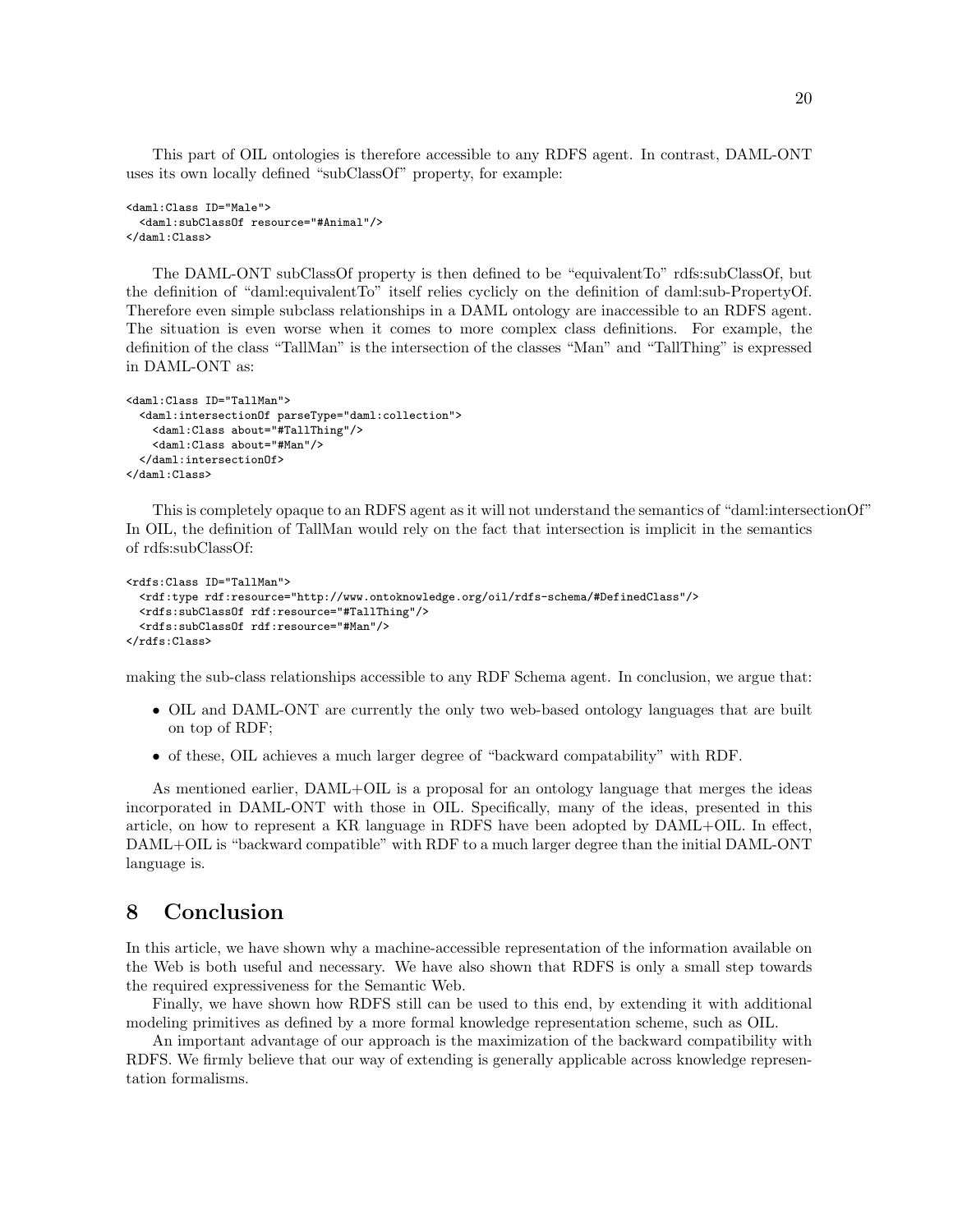#### Acknowledgements

We would like to thank Sean Bechhofer, Monica Crubezy, Michael Erdmann, and Arjohn Kampman for their helpful comments and for reviewing early drafts of this paper.

# References

- <span id="page-23-8"></span>[Bechhofer et al., 1999] Bechhofer, S., Horrocks, I., Patel-Schneider, P. F., and Tessaris, S. (1999). A proposal for a description logic interface. In Proc. of DL'99, pages 33–36.
- <span id="page-23-3"></span>[Berners-Lee, 1998] Berners-Lee, T. (1998). Semantic web road map. Internal note, World Wide Web Consortium. See http://www.w3.org/DesignIssues/Semantic.html.
- <span id="page-23-2"></span>[Brickley and Guha, 2000] Brickley, D. and Guha, R. (2000). Resource Description Framework (RDF) Schema Specification 1.0. Candidate recommendation, World Wide Web Consortium. See http://www.w3.org/TR/2000/CR-rdf-schema-20000327.
- <span id="page-23-0"></span>[Fensel, 2000] Fensel, D. (2000). Ontologies: Silver Bullet for Knowledge Management and Electronic Commerce. Springer-Verlag, Berlin.
- <span id="page-23-11"></span>[Fensel et al., 1998] Fensel, D., Decker, S., Erdmann, M., and Studer, R. (1998). Ontobroker: The very high idea. In Proceedings of the 11th International Flairs Conference (FLAIRS-98), Sanibal Island, Florida.
- <span id="page-23-5"></span>[Fensel et al., 2000a] Fensel, D., Horrocks, I., van Harmelen, F., Decker, S., Erdmann, M., and Klein, M. (2000a). OIL in a nutshell. In Dieng, R. and Corby, O., editors, Knowledge Engineering and Knowledge Management; Methods, Models and Tools, Proceedings of the 12th International Conference EKAW 2000, number LNCS 1937 in Lecture Notes in Artificial Intelligence, pages 1–16, Juan-les-Pins, France. Springer-Verlag.
- <span id="page-23-7"></span>[Fensel et al., 2000b] Fensel, D., van Harmelen, F., Klein, M., Akkermans, H., Broekstra, J., Fluit, C., van der Meer, J., Schnurr, H.-P., Studer, R., Hughes, J., Krohn, U., Davies, J., Engels, R., Bremdal, B., Ygge, F., Lau, T., Novotny, B., Reimer, U., and Horrocks, I. (2000b). On-to-knowledge: Ontology-based tools for knowledge management. In Proceedings of the eBusiness and eWork 2000 (EMMSEC 2000) Conference, Madrid, Spain.
- <span id="page-23-1"></span>[Gruber, 1993] Gruber, T. R. (1993). A translation approach to portable ontology specifications. Knowledge Acquisition, 5(2).
- <span id="page-23-10"></span>[Heflin and Hendler, 2000] Heflin, J. and Hendler, J. (2000). Dynamic ontologies on the web. In Proceedings of the Seventeenth National Conference on Artificial Intelligence (AAAI-2000), pages 443–449. AAAI/MIT Press, Menlo Park, CA.
- <span id="page-23-6"></span>[Horrocks et al., 2000] Horrocks, I., Fensel, D., Broekstra, J., Decker, S., Erdmann, M., Goble, C., van Harmelen, F., Klein, M., Staab, S., Studer, R., and Motta, E. (2000). OIL: The Ontology Inference Layer. Technical Report IR-479, Vrije Universiteit Amsterdam, Faculty of Sciences. See http://www.ontoknowledge.org/oil/.
- <span id="page-23-9"></span>[Klein et al., 2000] Klein, M., Fensel, D., van Harmelen, F., and Horrocks, I. (2000). The relation between ontologies and schema-languages: Translating OIL-specifications in XML-schema. In Benjamins, V. R., Gomez-Perez, A., and Guarino, N., editors, Proceedings of the Workshop on Applications of Ontologies and Problem-solving Methods, 14th European Conference on Artificial Intelligence (ECAI 2000), Berlin, Germany.
- <span id="page-23-4"></span>[Lassila and Swick, 1999] Lassila, O. and Swick, R. R. (1999). Resource Description Framework (RDF): Model and Syntax Specification. Recommendation, World Wide Web Consortium. See http://www.w3.org/TR/REC-rdf-syntax/.